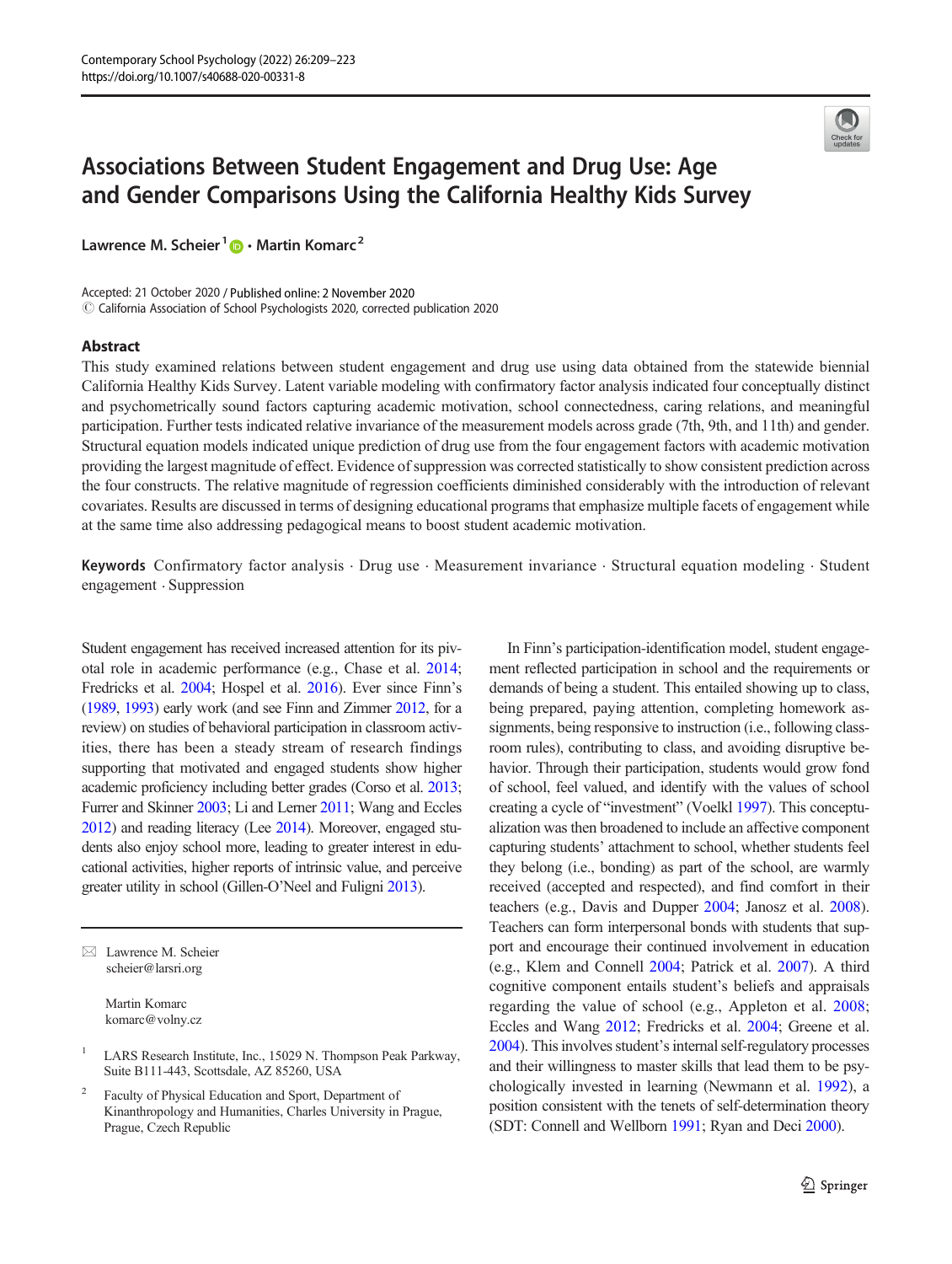## Student Engagement and Drug Use

As students lose traction with school and begin to devalue the role of school in their self-concept, they often become attracted to deviant peer groups, forming friendships with rule-breaking peers that share their disaffection with school and disparage conventional norms. This supposition is supported by several studies that show students who lack motivation, are distracted or bored and feel detached from learning activities, are at greater risk to use drugs (Bond et al. [2007;](#page-12-0) Griffiths et al. [2012](#page-12-0); Henry et al. [2012;](#page-13-0) Li and Lerner [2011](#page-13-0); Wang and Fredricks [2014](#page-14-0)). Bond et al. [\(2007\)](#page-12-0) reported that Australian youth in the lowest quintile of school and social connectedness were 48% more likely to drink alcohol 2 years later compared to the youth assigned to the highest quintile, adjusting for sociodemographic and baseline measures of health behavior. Henry et al. [\(2012\)](#page-13-0) constructed a school disengagement warning index comprised five binary risk factors obtained from school records (academic performance, attendance, failing, suspension, and grade retention) and found it prospectively predicted both dropout and problem substance use in adolescence (ages 14-18) and early young adulthood (ages 21-23). Analyses of the Add Health data (McNeely and Falci [2004](#page-13-0)) showed that teacher support (e.g., getting along with teachers, teachers caring about students) and social belonging (e.g., feeling close to people at your school), both facets of school connectedness, decreased the probability of initiating or transitioning to higher levels of health-risk behaviors over 1 year in 7-12th graders. This included moving from occasional to regular cigarette smoker, never drunk to occasional or regular episodes, and never use to occasional and regular use of marijuana.

Social control theory (SCT: Hirschi [1969](#page-13-0)) provides a framework from which to understand the pivotal relations between student engagement and drug use. According to SCT, students presented with favorable opportunities to bond with conventional institutions like school, and who actively engage in classroom and school-related activities, will develop strong affective ties (i.e., social bonds) that when reinforced inculcate prosocial values and attitudes. Being around hard working, attentive, and diligent peers, listening to and following directions from teachers, and benefiting from learning and instruction build competency. When these activities are rewarded, it fosters an enduring attachment to and belief in the value of school. Continued reinforcement of the skills and behaviors learned in school encourages youth to internalize self-regulation, and instills a yearning for and commitment to the moral code of society, which prevents them from rule transgression and committing deviant acts.

## Concerns and Focus of the Present Study

Despite the richness of theoretical explanation for the engagement-drug use connection, there are a number of

concerns that need to be addressed. First, there are conceptual issues related to the distinction between behavioral and cognitive engagement, both of which may tap similar underlying mental structures. Whereas behavioral engagement captures observable metrics that entail participation in class, cognitive engagement applies to a student's use of self-regulation strategies, which subsume control of effort on tasks, sustained attention, and application of learning skills with a goal of mastery. For a student to master material to the point of strategy formation, they must pay attention and give effort to learning (e.g., Corno and Mandinach [1983](#page-12-0); Yair [2000\)](#page-14-0). In essence, they must be motivated, exert themselves, remain persistent, and deploy cognitive resources regardless of whether this is conceptualized as participation or psychological investment (Kahu [2013;](#page-13-0) Skinner et al. [2008\)](#page-14-0).

A second concern is that few studies have teased apart the relative contribution of the different facets of student engagement to drug use (e.g., Li and Lerner [2011;](#page-13-0) Janosz et al. [2008\)](#page-13-0). Most of the studies implicated in the engagement-drug use discussion have used a limited measure of engagement, modeled it as a single composite (e.g., Bond et al. [2007;](#page-12-0) Voelkl [1997\)](#page-14-0), or not been able to distinguish the relative contribution of the different facets in a single model. As a result, we do not really have a handle on which facet of engagement is most likely to be instrumentally related to drug use and thus amenable to intervention.

In the present study, we take several steps that should provide conceptual clarity to the discussion of student engagement. First, we include a wider array of measures assessing different facets of student engagement and test their factorial validity using confirmatory factor analysis (CFA) techniques. The dimensions of student engagement include academic achievement, school connectedness, caring relations, and meaningful participation, the latter which has received far less attention in comparison to behavioral or emotional engagement (Jennings [2003\)](#page-13-0). By addressing their relative contribution in a single unified model, we can test their convergent and divergent validity and help unpack the construct of student engagement empirically (e.g., Martin [2007](#page-13-0); Reschly and Christenson [2012](#page-14-0); Zilvinskis et al. [2017](#page-14-0)). The use of CFA techniques is also more rigorous by controlling for measurement error (i.e., estimating and disaggregating the error variance from the true indicator variance). It can be used to model higher-order structures and posit a priori simple structure by restricting items to load on only one factor. The latter model specification strategy prevents items from cross-loading on more than one factor, which obfuscates the meaning of a factor. In addition, CFA provides a means to test the inferential fit of a hypothesized model against the sample variance/covariances, thus providing a means to engage in rigorous hypothesis testing and provide clear indications of statistical fit.

We also apply conventions for testing measurement invariance (Dimitrov [2010](#page-12-0)), examining differences in the factor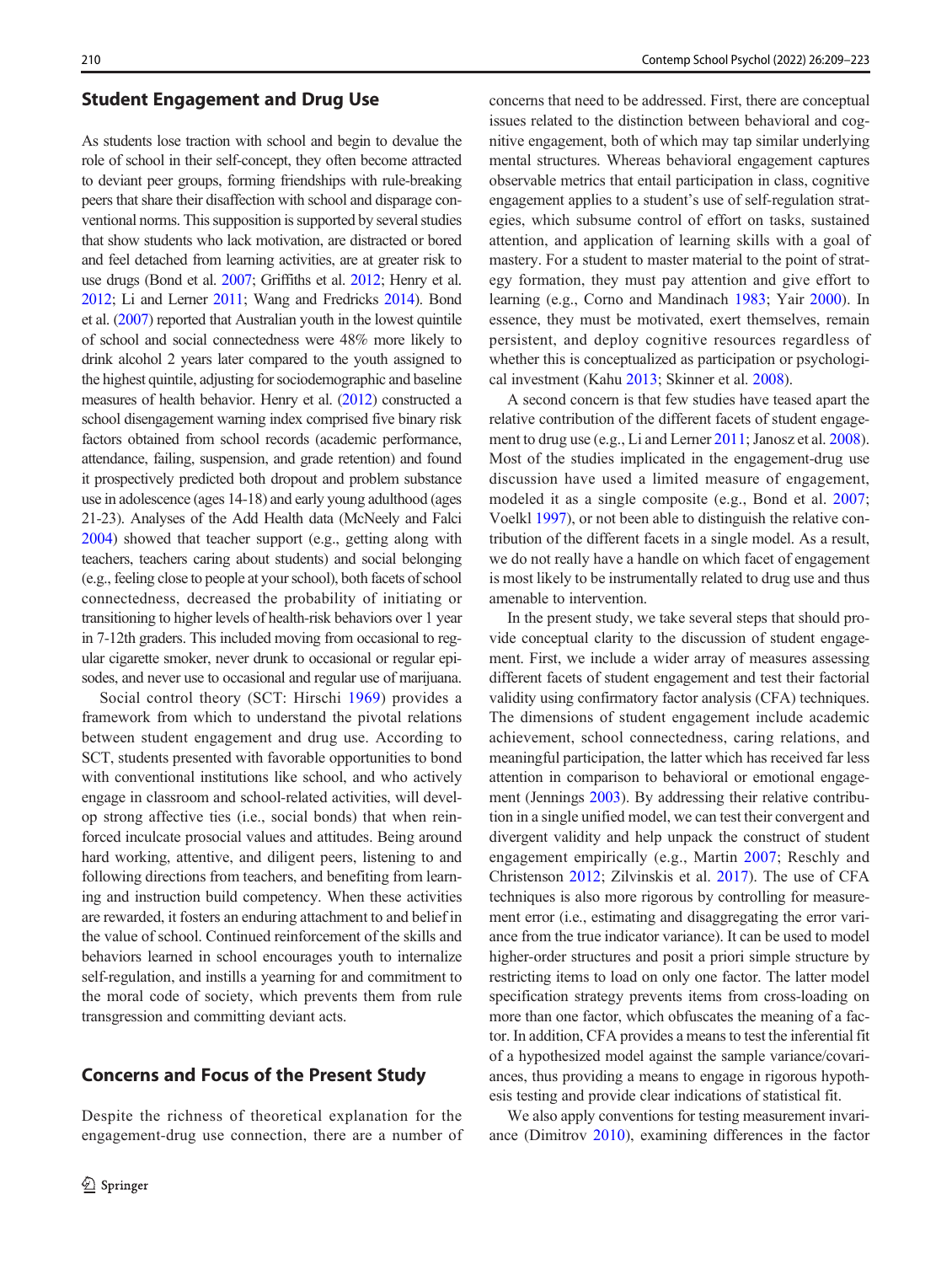structure (configural, metric, and scalar) for three different age groups (7th, 9th, and 11th grades) and by gender. This extends previous work that has established mean differences in engagement by age (Marks [2000\)](#page-13-0); however, with few exceptions (e.g., Wang et al. [2011](#page-14-0)) these efforts have not elaborated whether the factor structure of student engagement remains consistent and retains the same meaning for younger and older students or male vs. female students. The intrinsic meaning of different facets of engagement may change over time, reflecting both developmental and socialization effects. Conducting invariance tests by gender stems from evidence that females report higher emotional and behavioral engagement (e.g., Gillen-O'Neel and Fuligni [2013](#page-12-0); Lietaert et al. [2015;](#page-13-0) Wang and Fredericks [2014](#page-14-0)) and this difference holds for both middle and high school and for different instruments assessing engagement. Finally, we obtained the data used in these model tests from a large-scale school-based survey routinely administered in the State of California, thus providing adequate power for analyses of a racially and demographically unbiased sample.

## Method

#### California Healthy Kids Survey

The California Health Kids Survey (CHKS) is a statewide survey biennially administered to all middle and secondary school students as part of a mandated program instituted by the State of California Department of Education. Survey administration is handled by WestEd under a contract with the State of California. The purpose of the survey is to gather information on health risks and resilience and gain coverage regarding academic activities and student perceptions of school to learn more about what students think and feel about their time in school. This information is part of the emphasis on school accountability and can be used to marshal resources and also address whether newly implemented programs are capturing the minds and hearts of students.

The survey contains a Core module along with specialized modules that can be customized to a school's needs. The Core module administered to students in grades 7, 9, and 11 includes demographics (gender, race/ethnicity, grade in school, living situation, parent education, reduce priced lunch, language spoken in the home), school participation measures (e.g., grades, school attendance, absenteeism, skipping school), and school climate (i.e., connectedness, caring relations and teacher support, participation, school safety, harassment and bullying, violence). Pupil engagement includes items assessing academic motivation and mindset, quality of the school physical environment, and items assessing school engagement. Additional Core questions assess lifetime and past 30-day use of a wide range of illicit drugs (alcohol, cigarettes, marijuana, e-cigs) and legal prescription drugs (i.e., diet pills, Ritalin, Adderall). There are also items assessing use of the same drugs on school property, perceived physical harm from drugs, and ease of access to obtain drugs, quitting attempts, driving under the influence, and items assessing perceived school safety, bullying, violence, social aggression, and harassment on school property.

Given the large size of the potential sample that took the CHKS in 2017 (> 400,000 students), we drew five random samples  $(N = 5000)$  without replacement for the analyses. One sample was reserved for the confirmatory factor analysis (CFA), one for testing measurement invariance, one for the structural equation model (SEM), one for testing covariateadjusted models, and one for examining group mean differences in the model variates and covariates. All of the CFA and SEM models were tested using the Mplus statistical program version 8.4 (Muthén and Muthén [2008-2014](#page-14-0)).

#### Measures

A total of 18 items were used to reflect four exogenous latent constructs of Student Engagement. Four items assessing task mastery (task involvement and striving for excellence) were taken from the Inventory of School Motivation (ISM; McInerney and Sinclair [1991](#page-13-0)) and used to reflect a latent construct of Academic Motivation. A stem read, "How strongly do you agree or disagree with the following statements," and the four items included, "I try hard to make sure that I am good at my schoolwork," "I try hard at school because I am interested in my work," "I work hard to try to understand new things at school," and "I am always trying to do better in my schoolwork." The items used a 5-point Likert-type scale ranging from 1 "Strongly disagree" to 5 "Strongly agree." The ISM has been studied extensively and the items shown to have good reliability, construct, and criterion validity (predicting school performance and absenteeism) obtained from relatively large crosscultural school-based samples (McInerney et al. [2001\)](#page-13-0).

Five items were used to reflect a latent construct of School Connectedness. A stem read, "How strongly do you agree or disagree with the following statements?" "I feel close to people at this school," "I am happy to be at this school," "I feel like I am part of this school," "The teachers at this school treat students fairly," and "I feel safe in my school" using the same 5-point Likert-type response scale. The five items were taken from the School Connectedness Scale (SCS) originally created for the Add Health Study (Resnick et al. [1997\)](#page-14-0), a nationally representative study of risk and protective factors related to adolescent health and well-being. The psychometric properties of the SCS have been studied extensively in different race groups (McNeely [2005](#page-13-0)), using split-half cross-validation techniques (Sieving et al. [2001\)](#page-14-0), and in relation to school structural characteristics (McNeely et al. [2002](#page-14-0)). In addition, Furlong et al. [\(2011\)](#page-12-0) reported evidence of measurement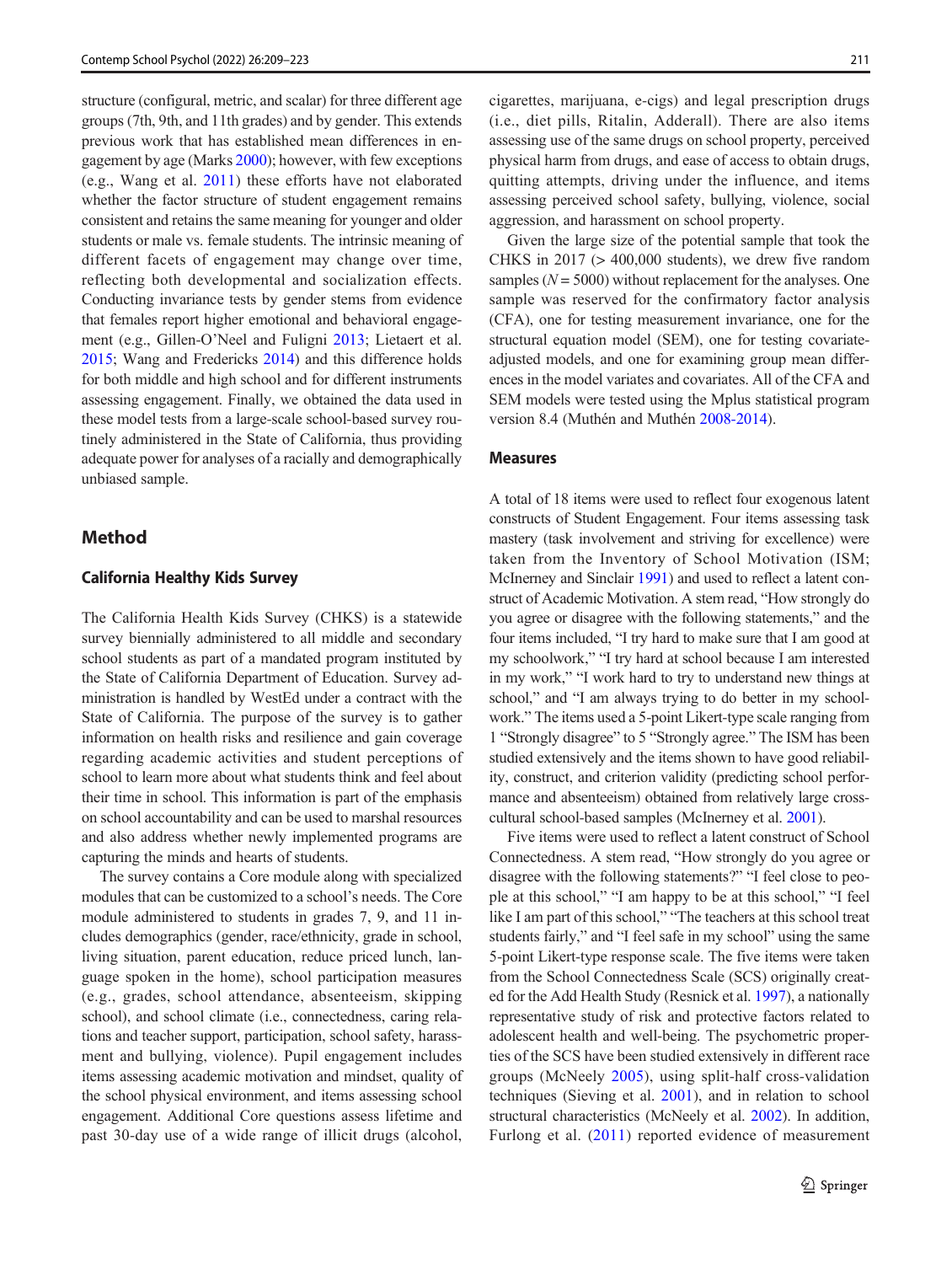invariance in different sociocultural groups based on multigroup confirmatory factor analyses. In all cases, analyses support a one-factor scale with evidence of adequate reliability  $(\alpha)$ 's = .75-.93) with no reported differential item functioning across subgroups.

Six items were used to reflect a latent construct of Caring Relations. A stem read "At my school, there is a teacher or some other adult…" and the six items included "Who really cares about me," "Who tells me when I do a good job," "Who notices when I am not there," "Who always wants me to do my best," "Who listens to me when I have something to say," and "Who believes that I will be a success," with a 4-point response scale ranging from 1 "Not at all true" to 4 "Very much true." Hanson and Kim ([2007](#page-12-0)) reported reliability of .90 for the six items and this was further validated in the study by Furlong et al. [\(2011\)](#page-12-0) using the CHKS data. Three additional items were used to reflect a latent construct of Meaningful Participation. A stem read, "At school,…" and the three items included "I do interesting activities," "I help decide things like class activities or rules," and "I do things that make a difference," with responses ranging from 1 "Not at all true" to 4 "Very much true." More extensive documentation on the factor structures, reliabilities, and differential item functioning across grades and for different subgroups (e.g., gender and race) for the 18 student engagement items can be found in Hanson and Voight [\(2014\)](#page-12-0) for the 7th grade data and in a more recent report using confirmatory factor analysis and differential item functioning (Mahecha and Hanson [2020](#page-13-0)).

The structural portion of the model included an endogenous latent construct assessing general involvement in Drug Use, reflected by four multi-item composite indicators. A single 6-item indicator captured alcohol involvement including frequency of lifetime use for one full drink of alcohol, drunkenness (very drunk or sick after drinking alcohol), being drunk on alcohol or "high" on drugs on school property after drinking, and past 30 days number of days used at least one drink, binge drinking (used five or more drinks of alcohol in a row), and drank on school property (at least one drink of alcohol). The lifetime items used a 6-point response format ranging from "0 times" to "7 or more times" and the past 30-day items used a 6-point response format ranging from "0 days" to "20- 30 days."

A 9-item composite indicator assessed frequency and intensity of combustible cigarettes and other tobacco products. This included frequency of lifetime use of a whole cigarette, smokeless tobacco (dip, chew, or snuff), electronic cigarettes, e-cigarettes, or other vaping devices (e-hookah, hookah pens, or vape pens), past 30-day use of cigarettes, smokeless tobacco, and electronic cigarettes, and past 30-days number of days using cigarettes, smokeless tobacco, and electronic cigarettes on school property. The response formats were identical to the alcohol items using the same time frame. A 3-item composite indicator assessed marijuana use and included frequency of

lifetime use, lifetime frequency using marijuana by smoking, in an electronic, e-cigarette, or other vaping device, or eat or drink it. The response formats matched those of the alcohol and cigarette items using the same time frame. A fourth 8-item indicator assessed other drug use (inhalants, cocaine, pills, heroin, ecstasy, LSD or other psychedelics, prescription pain medicine, diet pills, Ritalin or Adderall, cough or cold medicine, and any other drug used to get "high" or for non-medical reasons). The time frames and response formats mapped to the same questions posed for alcohol and cigarettes including lifetime frequency of use, number of days in the past 30 days, and past 30-day use on school property. The use of these four multi-item indicators with a latent variable configuration is better suited to capture general involvement in drug use. It is also an appropriate modeling strategy to counter the influence of highly skewed measures, often encountered with selfreported drug use measures in younger age groups (e.g., Newcomb and Bentler [1988](#page-14-0)).

Covariates in the adjusted SEMs included sex (male  $= 1$ ), race (coded white vs. other), Hispanic (yes  $= 1$ ), free or reduced lunch (yes  $= 1$ ), attending an afterschool program (yes  $=$ 1), skipping school (yes  $= 1$ ), missing school in the past 30 days because of feeling sad, hopeless, anxious, stressed, or angry (yes  $= 1$ ), feeling sad or hopeless almost every day in the past year (yes  $= 1$ ), and grades (ordinal measure ranging from Mostly A's (1) to Mostly F's (8)). Prior to engaging the analyses, a Monte Carlo simulation with 10,000 replications showed the samples were sufficiently powered to detect a multi-construct model configuration and obtain efficient and bias-free parameter estimates (> 95% accuracy) in the structural portion of the analysis (Muthén and Muthén [2002](#page-14-0)).

#### Results

#### Participant Characteristics

The average of the five random samples drawn for the different analyses shows there were 1778 students in the 7th grade, 1694 in the 9th grade, and 1528 in the 11th grade (the total sample included  $\sim$  357,000 students). The sample contained slightly more female students (49.7%, 46.2% male, and 4.1% were missing gender) and this representation was consistent in each grade. The entire sample was 31.28% White, 11.38% Asian, 5.07% African-American, 3.71% American Indian or Alaska Native, 1.83% Native Hawaiian or Pacific Islander, and 46.72% indicated being mixed or other (54.6% of the sample indicated they were Hispanic, with minor sampling fluctuations when examined by grade).

Table [1](#page-4-0) shows grade and gender differences for all the observed measures used in the CFA model. The far-right three columns show the p values for main effects of gender and separately grade with a test of their interaction. As depicted,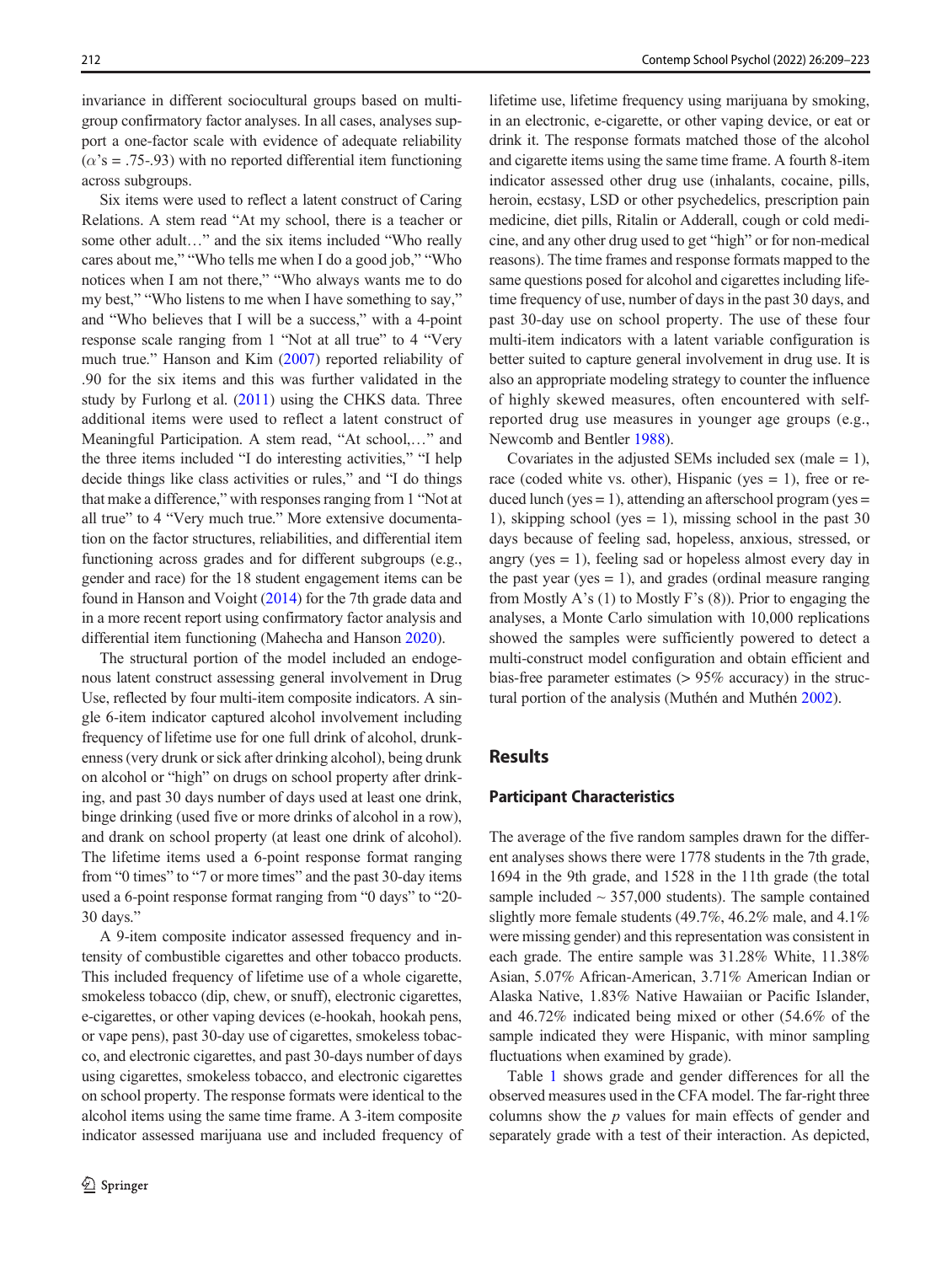# <span id="page-4-0"></span>Table 1 Prevalence for items used in CFA and SEM analyses

|                                                                                             | 7th grade<br>$(N = 1775)$ |               | 9th grade<br>$(N = 1695)$ |                                                                               | 11th grade<br>$(N = 1530)$ |                                                                                                                                                                | ANOVA effects $(p$ values) |                |                          |
|---------------------------------------------------------------------------------------------|---------------------------|---------------|---------------------------|-------------------------------------------------------------------------------|----------------------------|----------------------------------------------------------------------------------------------------------------------------------------------------------------|----------------------------|----------------|--------------------------|
|                                                                                             | Female                    | Male          | Female                    | Male                                                                          | Female                     | Male                                                                                                                                                           |                            |                | Gender Grade Interaction |
| Lifetime, used a whole cigarette? <sup>a</sup>                                              | 1.8%                      | 2.8%          | 6.2%                      | 7.3%                                                                          | 10.1%                      | 13.5%                                                                                                                                                          | 0.002                      | 0.000          | 0.055                    |
| Lifetime, used smokeless tobacco?                                                           | 2.0%                      | 3.0%          | 3.4%                      | 5.7%                                                                          | 3.5%                       | 9.4%                                                                                                                                                           | 0.000                      | 0.000          | 0.000                    |
| Lifetime, used electronic cigarettes,                                                       | 7.5%                      | 9.9%          | 19.8%                     | 21.1%                                                                         | 28.1%                      | 30.8%                                                                                                                                                          | 0.100                      | 0.000          | 0.578                    |
| e-cigarettes, or other vaping                                                               |                           |               |                           |                                                                               |                            |                                                                                                                                                                |                            |                |                          |
| Past 30 days, used cigarettes?                                                              | 1.8%                      | 2.5%          | 2.9%                      | 3.9%                                                                          | 3.9%                       | 6.6%                                                                                                                                                           | 0.121                      | 0.000          | 0.268                    |
| Past 30 days, used smokeless tobacco?                                                       | 1.2%                      | 1.9%          | 1.7%                      | 3.3%                                                                          | 1.5%                       | 4.6%                                                                                                                                                           | 0.000                      | 0.013          | 0.095                    |
| Past 30 days, used electronic cigarettes,                                                   | 3.5%                      | 4.7%          | 7.2%                      | 8.4%                                                                          | 8.4%                       | 11.5%                                                                                                                                                          | 0.021                      | 0.000          | 0.396                    |
| e-cigarettes, or other vaping<br>Past 30 days on school property,                           | 0.7%                      | 1.4%          | 1.1%                      | 2.2%                                                                          | 1.1%                       | 2.8%                                                                                                                                                           | 0.006                      | 0.285          | 0.054                    |
| smoked cigarettes?                                                                          |                           |               |                           |                                                                               |                            |                                                                                                                                                                |                            |                |                          |
| Past 30 days on school property,                                                            | 0.7%                      | 1.3%          | 1.0%                      | 2.3%                                                                          | 0.8%                       | 3.0%                                                                                                                                                           | 0.001                      | 0.009          | 0.048                    |
| used smokeless tobacco?                                                                     |                           |               |                           |                                                                               |                            |                                                                                                                                                                |                            |                |                          |
| Past 30 days on school property,                                                            | 1.6%                      | 2.5%          | 2.8%                      | 4.3%                                                                          | 2.4%                       | 4.9%                                                                                                                                                           | 0.000                      | 0.363          | 0.825                    |
| used e-cigarettes                                                                           |                           |               |                           |                                                                               |                            |                                                                                                                                                                |                            |                |                          |
| Composite cigarette use <sup>b</sup>                                                        | 8.2%                      | 10.7%         | 20.7%                     | 22.1%                                                                         | 29.4%                      | 32.6%                                                                                                                                                          | 0.000                      | 0.000          | 0.272                    |
| Lifetime, used one full drink of alcohol?                                                   | 12.4%                     | 12.7%         | 29.0%                     | 24.2%                                                                         | 44.5%                      | 41.0%                                                                                                                                                          | 0.001                      | 0.000          | 0.104                    |
| Lifetime, have been very drunk or sick                                                      | 3.2%                      | 3.7%          | 12.4%                     | 10.1%                                                                         | 23.7%                      | 21.2%                                                                                                                                                          | 0.196                      | 0.000          | 0.467                    |
| after drinking alcohol?                                                                     |                           |               |                           |                                                                               |                            |                                                                                                                                                                |                            |                |                          |
| Lifetime, have been drunk on alcohol                                                        | 2.1%                      | 2.5%          | 7.7%                      | 7.4%                                                                          | 12.7%                      | 13.9%                                                                                                                                                          | 0.147                      | 0.000          | 0.495                    |
| or "high" on drugs on school                                                                |                           |               |                           |                                                                               |                            |                                                                                                                                                                |                            |                |                          |
| Past 30 days, used at least one drink                                                       | 7.2%                      | 6.9%          | 16.4%                     | 12.4%                                                                         | 23.5%                      | 21.5%                                                                                                                                                          | 0.001                      | 0.000          | 0.212                    |
| of alcohol?                                                                                 |                           |               |                           |                                                                               |                            |                                                                                                                                                                |                            |                |                          |
| Past 30 days, used five or more drinks of                                                   | 1.9%                      | 2.3%          | 6.2%                      | 5.6%                                                                          | 10.9%                      | 11.8%                                                                                                                                                          | 0.767                      | 0.000          | 0.767                    |
| alcohol in a row                                                                            |                           |               |                           |                                                                               |                            |                                                                                                                                                                |                            |                |                          |
| Past 30 days on school property, had at                                                     | 2.3%                      | 2.7%          | 4.4%                      | 4.3%                                                                          | 3.9%                       | 5.2%                                                                                                                                                           | 0.523                      | 0.066          | 0.245                    |
| least one drink of alcohol?                                                                 |                           |               |                           |                                                                               |                            |                                                                                                                                                                |                            |                |                          |
| Composite alcohol use                                                                       | 12.3%                     | 12.9%         | 29.0%                     | 24.7%                                                                         | 44.5%                      | 41.3%                                                                                                                                                          | 0.058                      | 0.000          | 0.261                    |
| Lifetime, used marijuana?                                                                   | 5.1%                      | 6.6%          | 17.7%                     | 17.6%                                                                         | 31.4%                      | 32.1%                                                                                                                                                          | 0.959                      | 0.000          | 0.400                    |
| Past 30 days, used marijuana?                                                               | 3.2%                      | 4.1%          | 10.4%                     | 10.3%                                                                         | 16.5%                      | 18.6%                                                                                                                                                          | 0.408                      | 0.000          | 0.429                    |
| Past 30 days on school property,                                                            | 1.4%                      | 2.2%          | 4.0%                      | 4.8%                                                                          | 4.1%                       | 6.5%                                                                                                                                                           | 0.035                      | 0.002          | 0.399                    |
| smoked marijuana?                                                                           |                           |               |                           |                                                                               |                            |                                                                                                                                                                |                            |                |                          |
| Composite marijuana use                                                                     | 4.9%                      | 6.3%          | 17.0%                     | 17.0%                                                                         | 30.4%                      | 31.1%                                                                                                                                                          | 0.416                      | 0.000          | 0.391                    |
| Lifetime, used inhalants?                                                                   | 4.6%                      | 4.6%          | 5.8%                      | 5.8%                                                                          | 5.1%                       | 6.8%                                                                                                                                                           | 0.083                      | 0.022          | 0.694                    |
| Past 30 days, used inhalants?                                                               | 1.7%                      | 2.1%          | 2.2%                      | 3.0%                                                                          | 1.7%                       | 3.4%                                                                                                                                                           | 0.010                      | 0.428          | 0.447                    |
| Lifetime, used cocaine,                                                                     | 14.8%                     | 14.8%         | 1.9%                      | 3.6%                                                                          | 3.3%                       | 6.0%                                                                                                                                                           | 0.761                      | 0.000          | 0.196                    |
| methamphetamine, or any amphetamines?                                                       |                           |               |                           |                                                                               |                            |                                                                                                                                                                |                            |                |                          |
| Lifetime, used ecstasy, LSD, or other psychedelics?<br>Lifetime, used any other drug, pill, | 13.3%<br>3.0%             | 14.5%<br>3.7% | 2.6%<br>6.5%              | 4.4%<br>6.6%                                                                  | 4.5%<br>6.8%               | 7.8%<br>8.4%                                                                                                                                                   | 0.822<br>0.911             | 0.000<br>0.000 | 0.956<br>0.788           |
| or medicine to get "high"                                                                   |                           |               |                           |                                                                               |                            |                                                                                                                                                                |                            |                |                          |
| Past 30 days, used any other drug, pill,                                                    | 1.8%                      | 2.4%          | 3.0%                      | 3.6%                                                                          | 2.8%                       | 4.4%                                                                                                                                                           | 0.028                      | 0.184          | 0.807                    |
| or medicine to get "high"                                                                   |                           |               |                           |                                                                               |                            |                                                                                                                                                                |                            |                |                          |
| Past 30 days on school property,                                                            | 1.1%                      | 1.8%          | 2.3%                      | 3.0%                                                                          | 2.0%                       | 3.8%                                                                                                                                                           | 0.027                      | 0.039          | 0.336                    |
| used any other illegal drug or pill                                                         |                           |               |                           |                                                                               |                            |                                                                                                                                                                |                            |                |                          |
| Lifetime, have been "high" from                                                             | 3.8%                      | 4.7%          | 14.7%                     | 14.0%                                                                         | 26.4%                      | 26.9%                                                                                                                                                          | 0.243                      | 0.000          | 0.946                    |
| using drugs?                                                                                |                           |               |                           |                                                                               |                            |                                                                                                                                                                |                            |                |                          |
| Composite other drugs use                                                                   | 7.5%                      | 8.3%          | 18.4%                     | 17.6%                                                                         | 28.2%                      | 29.4%                                                                                                                                                          | 0.004                      | 0.000          | 0.572                    |
| Student engagement items <sup>c</sup>                                                       |                           |               |                           |                                                                               |                            |                                                                                                                                                                |                            |                |                          |
| Close people at school                                                                      |                           |               |                           | $3.84(0.99)$ $3.78(1.00)$ $3.63(1.05)$ $3.69(1.05)$ $3.47(1.11)$ $3.59(1.11)$ |                            |                                                                                                                                                                | 0.507                      | 0.000          | 0.081                    |
| Happy at school                                                                             |                           |               |                           |                                                                               |                            | 3.80 (1.07) 3.83 (1.11) 3.56 (1.08) 3.68 (1.11) 3.42 (1.09) 3.51 (1.14) 0.019                                                                                  |                            | 0.000          | 0.815                    |
| Part of this school                                                                         |                           |               |                           |                                                                               |                            | $3.67(1.07)$ $3.67(1.11)$ $3.44(1.05)$ $3.51(1.10)$ $3.37(1.08)$ $3.38(1.13)$ $0.018$                                                                          |                            | 0.000          | 0.905                    |
| Teachers treat students fairly                                                              |                           |               |                           |                                                                               |                            | $3.67(1.10)$ $3.63(1.16)$ $3.47(1.04)$ $3.51(1.12)$ $3.40(1.04)$ $3.48(1.09)$ $0.060$                                                                          |                            | 0.000          | 0.132                    |
| Feel safe in school                                                                         |                           |               |                           |                                                                               |                            | $3.82(1.04)$ $3.80(1.10)$ $3.65(0.98)$ $3.65(1.07)$ $3.66(0.96)$ $3.65(1.05)$                                                                                  | 0.649                      | 0.000          | 0.879                    |
| Try hard good at schoolwork                                                                 | $4.37(0.86)$ $4.2(0.94)$  |               |                           |                                                                               |                            | $4.22(0.88)$ $4.01(0.99)$ $4.17(0.86)$ $3.89(0.99)$ $0.000$                                                                                                    |                            | 0.000          | 0.474                    |
| Interested in my work                                                                       |                           |               |                           |                                                                               |                            | $3.84(1.05)$ $3.67(1.11)$ $3.73(1.06)$ $3.56(1.12)$ $3.67(1.06)$ $3.48(1.13)$                                                                                  | 0.000                      | 0.000          | 0.807                    |
| Understand new things                                                                       |                           |               |                           |                                                                               |                            | 4.15 (0.93) 3.99 (1.00) 4.01 (0.93) 3.84 (1.02) 3.96 (0.92) 3.76 (1.02) 0.000                                                                                  |                            | 0.000          | 0.514                    |
| Try to do better schoolwork                                                                 |                           |               |                           |                                                                               |                            | 4.36 (0.87) 4.20 (0.96) 4.19 (0.89) 4.01 (1.00) 4.13 (0.89) 3.87 (1.01) 0.000                                                                                  |                            | 0.000          | 0.980                    |
| Teacher cares about me                                                                      |                           |               |                           |                                                                               |                            | 2.80 (0.95) 2.73 (0.97) 2.61 (0.95) 2.60 (0.96) 2.78 (0.95) 2.71 (0.97) 0.002                                                                                  |                            | 0.000          | 0.617                    |
| Notices when I am not there                                                                 |                           |               |                           |                                                                               |                            | $2.77(1.01)$ $2.78(1.02)$ $2.56(1.01)$ $2.62(1.01)$ $2.67(1.01)$ $2.69(1.00)$ $0.551$                                                                          |                            | 0.000          | 0.825                    |
| Listens to me                                                                               |                           |               |                           |                                                                               |                            | 2.99 (0.98) 2.95 (0.97) 2.80 (0.98) 2.80 (0.97) 2.90 (0.96) 2.85 (0.96) 0.190                                                                                  |                            | 0.000          | 0.845                    |
| Tells me good job<br>Wants me do my best                                                    |                           |               |                           |                                                                               |                            | 3.04 (0.93) 2.96 (0.94) 2.83 (0.94) 2.79 (0.95) 2.87 (0.94) 2.80 (0.95) 0.022<br>3.35 (0.85) 3.31 (0.88) 3.08 (0.91) 3.07 (0.93) 3.09 (0.90) 3.04 (0.92) 0.300 |                            | 0.000<br>0.000 | 0.942<br>0.659           |
| Believes I will be successful                                                               |                           |               |                           | 3.18 (0.94) 3.11 (0.97) 2.95 (0.97) 2.91 (0.99) 2.98 (0.96) 2.90 (0.98)       |                            |                                                                                                                                                                | 0.054                      | 0.000          | 0.519                    |
|                                                                                             |                           |               |                           |                                                                               |                            |                                                                                                                                                                |                            |                |                          |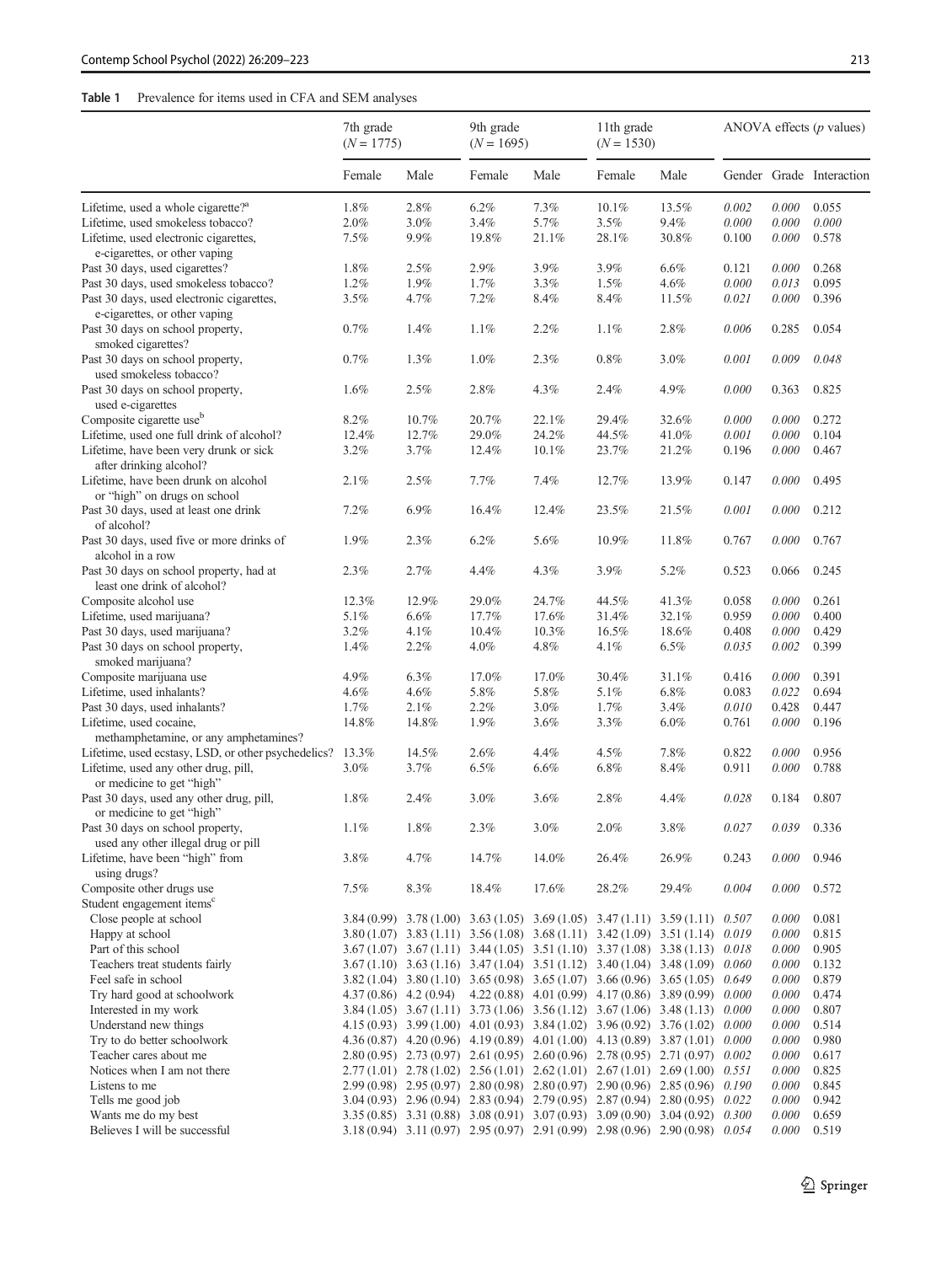#### Table 1 (continued)

|                                                                                         | 7th grade<br>$(N = 1775)$ |      | 9th grade<br>$(N = 1695)$                                                                                                                                                                                                                                               |      | 11th grade<br>$(N = 1530)$ |      | ANOVA effects $(p \text{ values})$ |                         |                          |
|-----------------------------------------------------------------------------------------|---------------------------|------|-------------------------------------------------------------------------------------------------------------------------------------------------------------------------------------------------------------------------------------------------------------------------|------|----------------------------|------|------------------------------------|-------------------------|--------------------------|
|                                                                                         | Female                    | Male | Female                                                                                                                                                                                                                                                                  | Male | Female                     | Male |                                    |                         | Gender Grade Interaction |
| Do interesting activities<br>Decide class activities/rules<br>Do things make difference |                           |      | $2.65(1.01)$ $2.74(1.01)$ $2.52(1.05)$ $2.60(1.05)$ $2.51(1.06)$ $2.52(1.06)$ $0.002$<br>$2.00(1.02)$ $1.90(1.01)$ $1.83(0.96)$ $1.83(0.97)$ $1.89(1.01)$ $1.85(0.99)$ $0.023$<br>$2.32(1.01)$ $2.25(1.01)$ $2.09(0.96)$ $2.11(0.99)$ $2.13(1.00)$ $2.11(1.01)$ $0.674$ |      |                            |      |                                    | 0.000<br>0.001<br>0.000 | 0.344<br>0.928<br>0.889  |

<sup>a</sup> All drug used items dichotomized as "use" vs. "nonuse" and summed into a unit-weighted index

**b** Denotes indicator label

<sup>c</sup> Engagement item continuous measures with means (standard deviations)

p-values in italics are significant

there were numerous grade differences in almost every drug category as well as a more moderate number of gender differences in the drug use items. There were significant grade differences for almost all of the student engagement items but there were no significant gender differences for eight of the 18 engagement items. Notable was a consistent decrease in levels of engagement across all three grades. By grade, male students in the 7th grade scored higher on three of the 18 engagement items, males in the 9th grade scored higher on 7 of the 18 items, and males in the 11th grade scored higher on six of the 18 items; however, in most cases, these differences were quite trivial. Also, there were only two significant interaction terms, both involving smokeless tobacco. The lack of significant interactions for the remaining drug and engagement items suggests that the observed male and female differences were consistent within each age group.

We also tested whether there were gender and grade differences (and their interaction) on the other seven covariates using logistic regression models. These models included the two main effects and the interaction term. There was a significant grade effect for free lunch,  $\beta = .079$ ,  $p < .01$  with more 11th grade students stating they received free lunch (45.9%, 43.3%, and 51.8% for the 7th, 9th, and 11th grades, respectively). There was a significant grade effect for skipping school,  $\beta = .157$ ,  $p < .001$  with a greater percentage of the 11th grade students stating they skipped school for an entire day in the past 30 days (30.6%, 31.6%, and 44.0% for the 7th, 9th, and 11th grades, respectively). There was a significant effect for feeling sad, hopeless, anxious, stressed, or angry in the past 30 days for both gender,  $\beta = -0.826$ ,  $p < 0.01$  with more females reporting these symptoms (13.5% vs. 5.7%) and grade,  $\beta = .236$ ,  $p < .001$  with older students more likely to report these symptoms (5.9%, 9.4%, and 13.5% for the 7th, 9th, and 11th grades, respectively). There was a significant effect for feeling sad or hopeless almost every day in the past 12 months for gender,  $\beta = -0.922$ ,  $p < 0.001$  with more females reporting these symptoms (37.1% vs. 20.7%) and grade,  $\beta$  = .127,  $p < .001$  with older students more likely to report these symptoms (24.5%, 29.6%, and 33.5% for the 7th, 9th, and

11th grades, respectively). Analysis of variance indicated that females,  $F(1) = 92.70$ ,  $p < .001$ , and younger students,  $F(2) =$ 13.32,  $p < .001$ , reported higher grades.

#### Confirmatory Factor Analysis

We first tested the hypothesized latent variable configuration using CFA separately for all three age groups. The model configuration includes the four exogenous student engagement latent factors and drug use modeled as the endogenous  $constant<sup>1</sup>$  $constant<sup>1</sup>$  $constant<sup>1</sup>$ . Figure 1 shows the results of this analysis with standardized parameter estimates for all three age groups (factor loadings and correlations). All three age models fit well with adequate absolute and relative fit indices (Hu and Bentler [1999\)](#page-13-0). The Comparative Fit Index (CFI; Bentler [1990\)](#page-13-0), Root Mean Square Error of Approximation (RMSEA; Steiger and Lind [1980](#page-14-0)), Standardized Root Mean Square Residual (SRMR; Hu and Bentler [1998](#page-13-0)), and ratio of chi-square to degrees of freedom  $(\chi^2/df)$  were well within their desired benchmarks (Hu and Bentler [1999](#page-13-0)) indicating the hypothesized model adequately represented the sample data,  $\chi^2$  $(199) = 824.686$ , CFI = .968, RMSEA = .04 (CIs: .039-.045), and SRMR = .035 for the 7th grade,  $\chi^2$  (199) = 854.047, CFI = .966, RMSEA = .045 (CIs: .042-.048), and SRMR = .035 for the 9th grade, and  $\chi^2$  (199) = 893.254, CFI  $= .966$ , RMSEA  $= .048$  (CIs: .045-.051), and SRMR  $= .032$ for the 11th grade.

Factor loadings were of moderate magnitude and highly significant ( $p < .001$ ) for the three age groups ( $\lambda_{avg} = .750$ for the 7th,  $\lambda_{avg} = .774$  for the 9th, and  $\lambda_{avg} = .798$  for the 11th grade). The average correlation among the five factors was  $r =$ .40 for the 7th grade ( $r_{\text{avg}}$  = .54 for the engagement factors), r

<sup>&</sup>lt;sup>1</sup> Specification of the four-factor model was preceded by Exploratory Structural Equation Modeling (ESEM), which provides more efficient and less biased parameter estimates compared to CFA (e.g., Marsh et al. [2011\)](#page-13-0). As a result of these exploratory analyses, a fifth 3-item factor assessing high expectations by teachers was collapsed with caring relations, given their high multicollinearity  $(r > .95)$  for all three age groups.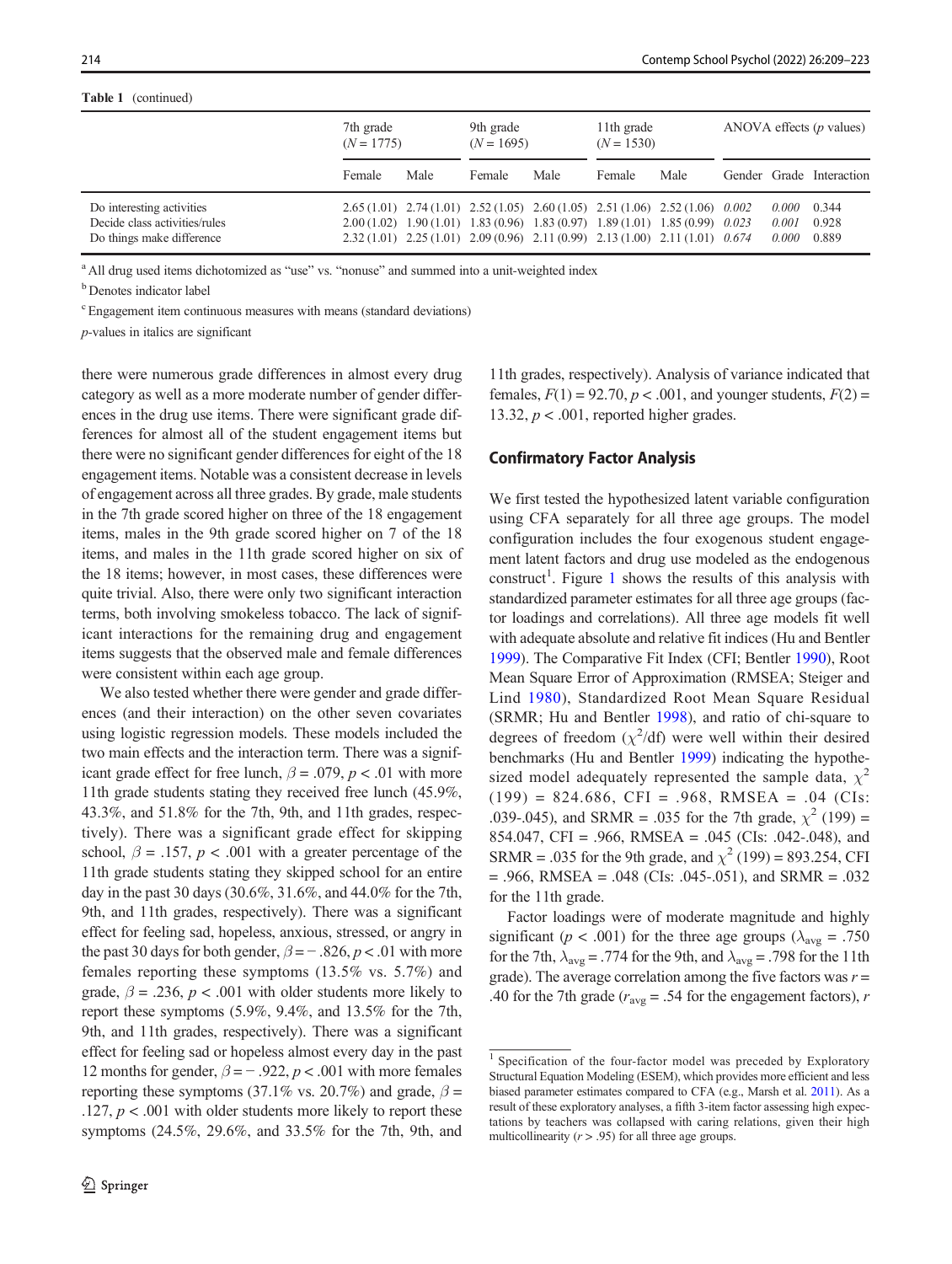<span id="page-6-0"></span>

Fig. 1 Results of the confirmatory factor analysis with standardized parameter estimates for all three age groups

= .38 for the 9th grade ( $r_{\text{avg}}$  = .49 for the engagement factors), and  $r = .34$  for the 11th grade ( $r_{\text{avg}} = .46$  for the engagement factors). Across all three grade levels, academic motivation had the largest magnitude of association with drug use  $(r =$  $-$  .25 for the 7th grade,  $r = -0.29$  for the 9th grade, and  $r = -0.30$ for the 11th grade). With the exception of meaningful participation ( $p < .05$ ), all the remaining factor-to-factor correlations were significant at the  $p < .001$  level<sup>2</sup>.

## Measurement Invariance

We next tested the invariance of the CFA model across age groups and gender. Procedurally, this included moving from testing configural invariance specifying equality of the factor structure (i.e., equivalent number of factors

with identical pattern of fixed and free parameters) to weak invariance testing metric (equivalent factor loadings) and strong scalar invariance testing equality of intercepts (Dimitrov [2010](#page-12-0)). Evaluation of model fit followed established conventions by comparing a restricted model specifying equivalent parameters across subgroups to a relaxed model with no cross-group parameter con-straints (Cheung and Rensvold [2002\)](#page-12-0). The  $\chi^2$  test is sensitive to sample size (trivial deviations will be significant); therefore, we used the CFI as an indication of model fit using the benchmark of .01 difference in fit indices to test the null positing no difference in factor structure across groups (Cheung and Rensvold [2002](#page-12-0)).

Table [2](#page-7-0) shows the results of the measurement invariance tests by both gender and grade. Although the model comparisons based on fit indices were statistically significant, any deviations in loadings (or intercepts) between age and gender subgroups were quite trivial. The average difference in loadings across the three age groups from the test of configural invariance was  $\lambda_{\text{avg}} = .029$  for the 7th to 9th grade comparison and  $\lambda_{\text{avg}} = .037$  for the 7th to 11th grade and the same comparison for gender was  $\lambda_{\text{avg}} = .014$ . In all of the comparisons between the restricted and less restricted models, the change in CFI was negligible and met the explicit benchmark of .01. In effect, the models posing restrictions on the number of factors, the factor loadings, and intercepts were equivalent for the gender and age groups.

 $\frac{2}{2}$  Both Betts ([2012](#page-12-0)) and Fredricks et al. [\(2004\)](#page-12-0) suggest that engagement is best conceived as a "meta-construct" subsuming different components under a broad rubric akin to a higher-order factor. A model testing a more parsimonious higher-order factor fits well for each age group ( $\chi^2$  (131) = 760.719, CFI = .957, RMSEA = .053 (CIs: .049-.056), SRMR = .042, for the 7th,  $\chi^2$  (131) = 759.532, CFI = .961, RMSEA = .054 (CIs: .050-.057), SRMR = .045, for the 9th, and  $\chi^2$  (131) = 796.558, CFI = .959, RMSEA = .058 (CIs: .054-.062), SRMR = .042, for the 11th grade). However, we maintain the primary factor model specifying four distinct predictor constructs provide additional information consistent with the goals of the paper, which includes differentiating prediction of drug use by multiple facets of student engagement.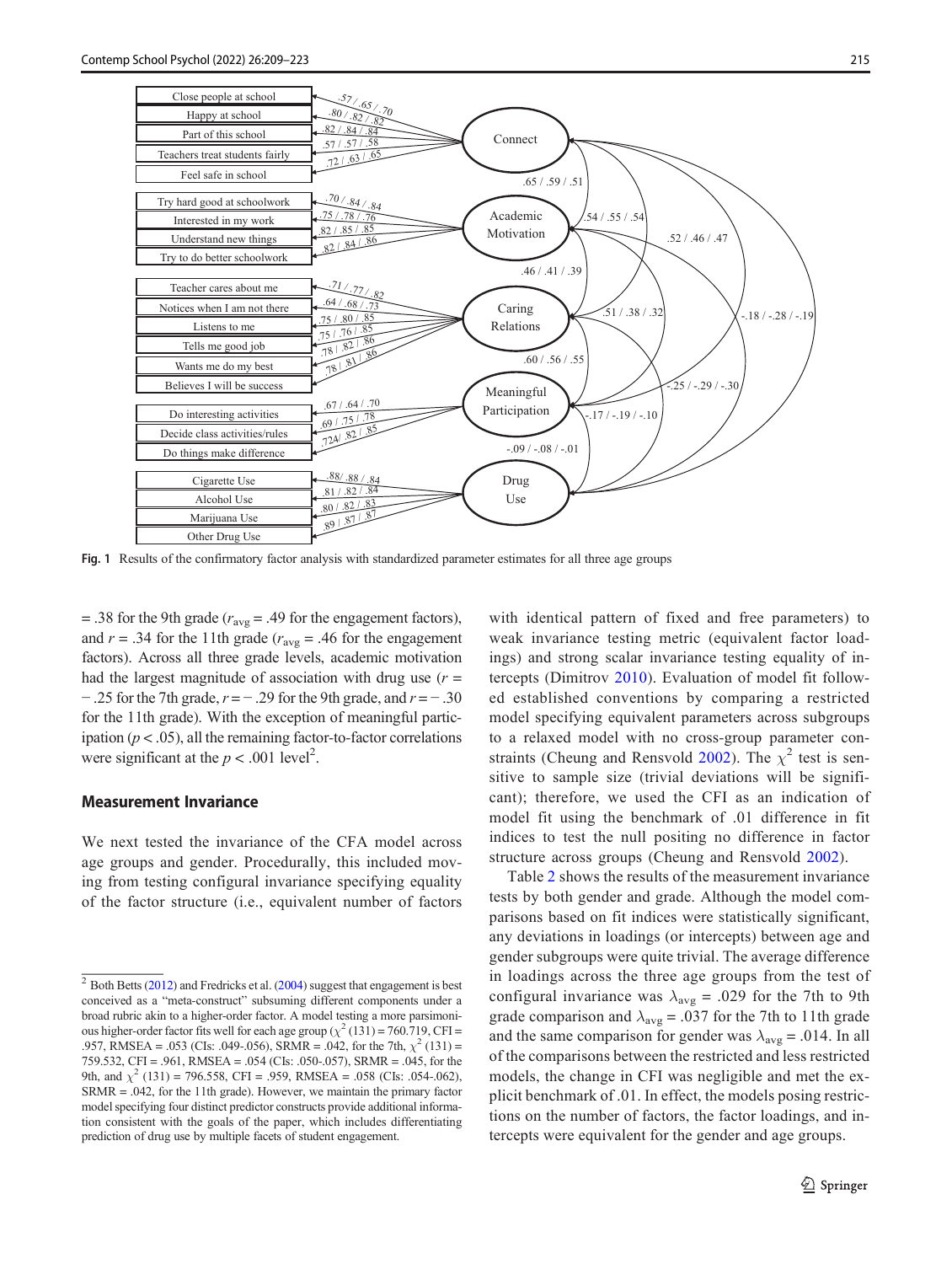<span id="page-7-0"></span>

| Table 2<br>Results from measurement invariance tests |
|------------------------------------------------------|
|                                                      |

|                        | $\chi^2$ | df  | <b>RMSEA</b> | 90% L | 90% U | <b>CFI</b> | <b>TLI</b> | <b>SRMR</b> | $\Delta \chi^2$ | ∆df  | <b>ARMSEA</b> | $\triangle$ CFI | $\Delta TLI$ |
|------------------------|----------|-----|--------------|-------|-------|------------|------------|-------------|-----------------|------|---------------|-----------------|--------------|
| Gender (male, female)  |          |     |              |       |       |            |            |             |                 |      |               |                 |              |
| Configural invariance  | 2416.6   | 398 | 0.046        | 0.044 | 0.048 | 0.965      | 0.959      | 0.035       |                 |      |               |                 |              |
| Metric invariance      | 2693.8   | 420 | 0.048        | 0.046 | 0.049 | 0.961      | 0.957      | 0.043       | 277.3           | 22.0 | 0.002         | $-0.004$        | $-0.002$     |
| Scalar invariance      | 2908.0   | 442 | 0.048        | 0.047 | 0.05  | 0.957      | 0.955      | 0.047       | 214.2           | 22.0 | 0.000         | $-0.004$        | $-0.002$     |
| Grade (7th, 9th, 11th) |          |     |              |       |       |            |            |             |                 |      |               |                 |              |
| Configural invariance  | 2736.3   | 597 | 0.047        | 0.045 | 0.048 | 0.964      | 0.959      | 0.036       |                 |      |               |                 |              |
| Metric invariance      | 3167.1   | 641 | 0.049        | 0.047 | 0.051 | 0.958      | 0.954      | 0.06        | 430.7           | 44.0 | 0.002         | $-0.006$        | $-0.005$     |
| Scalar invariance      | 3808.9   | 685 | 0.053        | 0.051 | 0.054 | 0.948      | 0.947      | 0.072       | 641.8           | 44.0 | 0.004         | $-0.010$        | $-0.007$     |

#### Structural Equation Models

We next tested the structural model positing all four exogenous engagement factors and drug use modeled as an endogenous latent construct. The models fit well<sup>3</sup>; however, there was evidence of negative suppression in all three grades with all four exogenous latent factors modeled simultaneously (Tzelgov and Henik [1991\)](#page-14-0). The magnitude of association for meaningful participation with drug use was quite small ( $\beta$ 's = .14, .13, and .13 for the 7th, 9th, and 11th grades, respectively), its associations with the other facets of engagement were moderate and positive  $(r_{\text{avg}} = .57, .48, \text{ and } .46 \text{ for the } 7\text{th}, 9\text{th},$ and 11th grades, respectively), and the sign corresponding to the regression coefficient from Meaningful Participation to Drug Use was positive (opposite to its expected sign). As further indication of suppression, the validity coefficients (zero-order correlations) between the items comprising the latent factor of Meaningful Participation and Drug Use were individually all negative, providing further evidence of suppression (Conger [1974\)](#page-12-0). We further examined these discrepant regression findings by removing the latent factor of Meaningful Participation from the multivariate equation, revealing that the remaining associations between engagement factors and drug use remained, as expected, negative. When modeled by itself, the latent constructs of Meaningful Participation and Drug Use had a negative validity coefficient (7th grade:  $\beta = -0.10$ ,  $p < 0.001$ ; 9th grade:  $\beta = -0.07$ ,  $p < 0.001$ ; 11th grade:  $\beta$  = - .10).

We followed conventions outlined by Beckstead [\(2012\)](#page-11-0) for isolating and removing sources of suppression to account for criterion-irrelevant variance in the exogenous engagement factors. This procedure involved several integrated steps. First, we fitted a two-factor CFA model to the covariance matrix  $(\Sigma)$  of estimated factor scores for both the exogenous (engagement) and endogenous (drug use) factors. The two latent factors ξ1 and ξ2 modeled are posited to be orthogonal (correlation constrained to zero) and represent criterionrelevant variance and criterion-irrelevant variance respectively. The most important feature of this CFA model is that the exogenous engagement factors load on both ξ1 and ξ2, whereas the criterion variable (drug use) loads only on ξ1 and has a zero loading on ξ2. Taking advantage of the CFA model, we were next able to calculate the correlation matrix  $(\Sigma^*)$  of predictors and criterion excluding the criterionirrelevant components. To obtain  $\Sigma^*$ , we use the factor loadings from the first factor ξ1 (taking only criterionrelevant variance into account) and follow the general CFA model (Jöreskog and Sörbom [1996-2001](#page-13-0)):  $\Sigma^* = \Lambda$  $\Lambda' + \Theta$ , where  $\Lambda$  is a vector of standardized factor loadings ( $\Lambda'$  is a transposition of the vector) and  $\Theta$  is a diagonal matrix containing residual variances. Finally, we conducted a multiple regression analysis predicting drug use based on engagement factors, now using the suppression-corrected correlation matrix  $(\Sigma^*)$  among the criterion and predictors.

With this revised model framework and adjusting the part correlations for criterion-irrelevant variance in the model, the signs corresponding to the associations between the four engagement factors and drug use were all consistently negative. Figure [2](#page-8-0) shows the results of the suppression-corrected SEM. Comparatively speaking, for all three age groups, the magnitude of association with Drug Use was largest for Academic Motivation and this was followed by School Connectedness. The latent factor of Caring Relations was significant only for the 9th grade.

The pattern of correlations among the exogenous constructs reinforced that Academic Motivation and Student Connectedness were always the largest in magnitude for the two younger grades ( $r = .61$ ,  $p < .001$  for the 7th and  $r = .60$ ,  $p$ < .001 for the 9th grade) while for the 11th grade, this pattern shifted and the largest magnitude of association was between School Connectedness and Caring Relations ( $r = .55$ ,  $p <$ .001). This was followed in decreasing order by Caring Relations and Meaningful Participation ( $r = .54$ ,  $p < .001$ ),

<sup>&</sup>lt;sup>3</sup> This model produces an identical fit to the CFA; however, through specification of this model in a regression format, we can detect the unique contribution of each factor to drug use.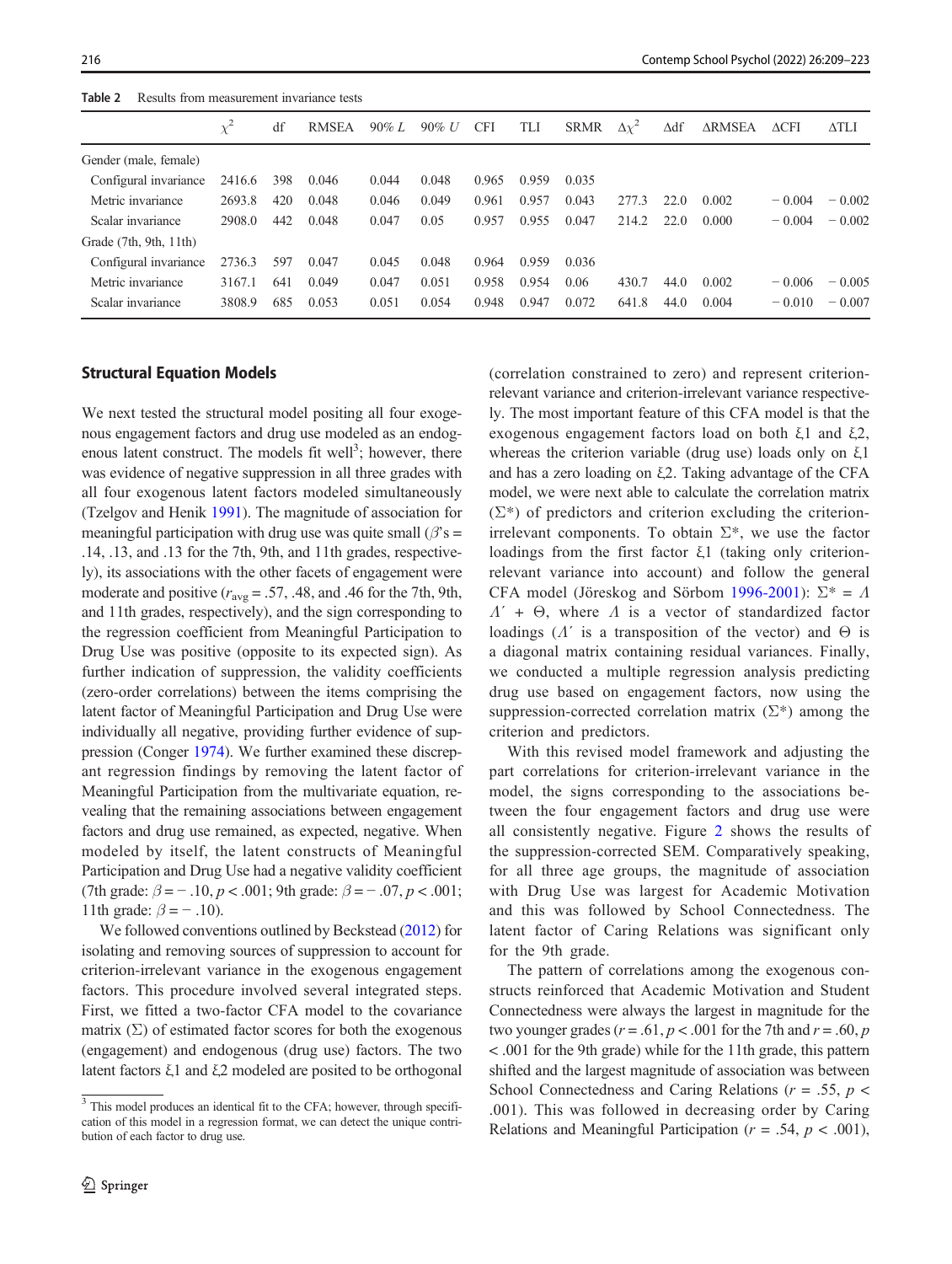<span id="page-8-0"></span>Fig. 2 Results of suppressioncorrected SEM. Bold values are significant. Values are for the 7th/ 9th/11th grades respectively. Cases with missing values excluded (sample sizes: 7th grade N  $= 1790$ ; 9th grade  $N = 1698$ ; 11th grade  $N = 1456$ 



Academic Motivation and School Connectedness ( $r = .49$ ,  $p <$ .001), Meaningful Participation and School Connectedness (r  $=$  .48,  $p < .001$ ), Caring Relations and Academic Motivation ( $r$  $= .37, p < .001$ , and Meaningful Participation and Academic Motivation ( $r = .35, p < .001$ ).

## Covariate-Adjusted Models

We adjusted the suppression-corrected SEM in each grade by important covariates that could also account for meaningful variance in Drug Use. Table 3 shows the main hypothesized

|                           | 7th grade  |          | 9th grade  |          | 11th grade |          |  |
|---------------------------|------------|----------|------------|----------|------------|----------|--|
|                           | Unadjusted | Adjusted | Unadjusted | Adjusted | Unadjusted | Adjusted |  |
| <b>Engagement</b> factors |            |          |            |          |            |          |  |
| Connectedness             | $-0.107$   | $-0.041$ | $-0.129$   | $-0.055$ | $-0.128$   | $-0.106$ |  |
| Academic Motivation       | $-0.179$   | $-0.049$ | $-0.189$   | $-0.053$ | $-0.151$   | $-0.074$ |  |
| Caring Relations          | $-0.059$   | $-0.038$ | $-0.069$   | $-0.044$ | $-0.079$   | $-0.079$ |  |
| Meaningful Participation  | $-0.050$   | $-0.029$ | $-0.039$   | $-0.028$ | $-0.047$   | $-0.052$ |  |
| Covariates                |            |          |            |          |            |          |  |
| Grades                    |            | 0.151    |            | 0.220    |            | 0.108    |  |
| Gender                    |            | 0.007    |            | 0.002    |            | $-0.019$ |  |
| Race                      |            | 0.033    |            | 0.011    |            | $-0.001$ |  |
| Reduced lunch             |            | 0.021    |            | 0.012    |            | 0.006    |  |
| Skipping school           |            | 0.025    |            | 0.033    |            | 0.070    |  |
| Miss school depression    |            | 0.041    |            | 0.037    |            | 0.101    |  |
| Feeling hopeless          |            | 0.041    |            | 0.033    |            | 0.091    |  |
| Hispanic                  |            | 0.033    |            | 0.019    |            | 0.016    |  |
| After school program      |            | 0.002    |            | $-0.006$ |            | $-0.019$ |  |
| Model $R^2$               | 0.065      | 0.088    | 0.084      | 0.131    | 0.075      | 0.158    |  |

Bold values are significant at  $\alpha = 0.05$ .

Covariates included gender, race (White vs. Other and Hispanic vs. Other), free or reduced lunch (yes = 1), grades in school, (continuous), attending an afterschool program (yes = 1), skipping school (yes = 1), missing school in the past 30 days because of feeling sad, hopeless, anxious, stressed, or angry (yes = 1), and feeling sad or hopeless almost every day in the past year (yes  $= 1$ )

Table 3 Results of covariateadjusted regression models corrected for suppression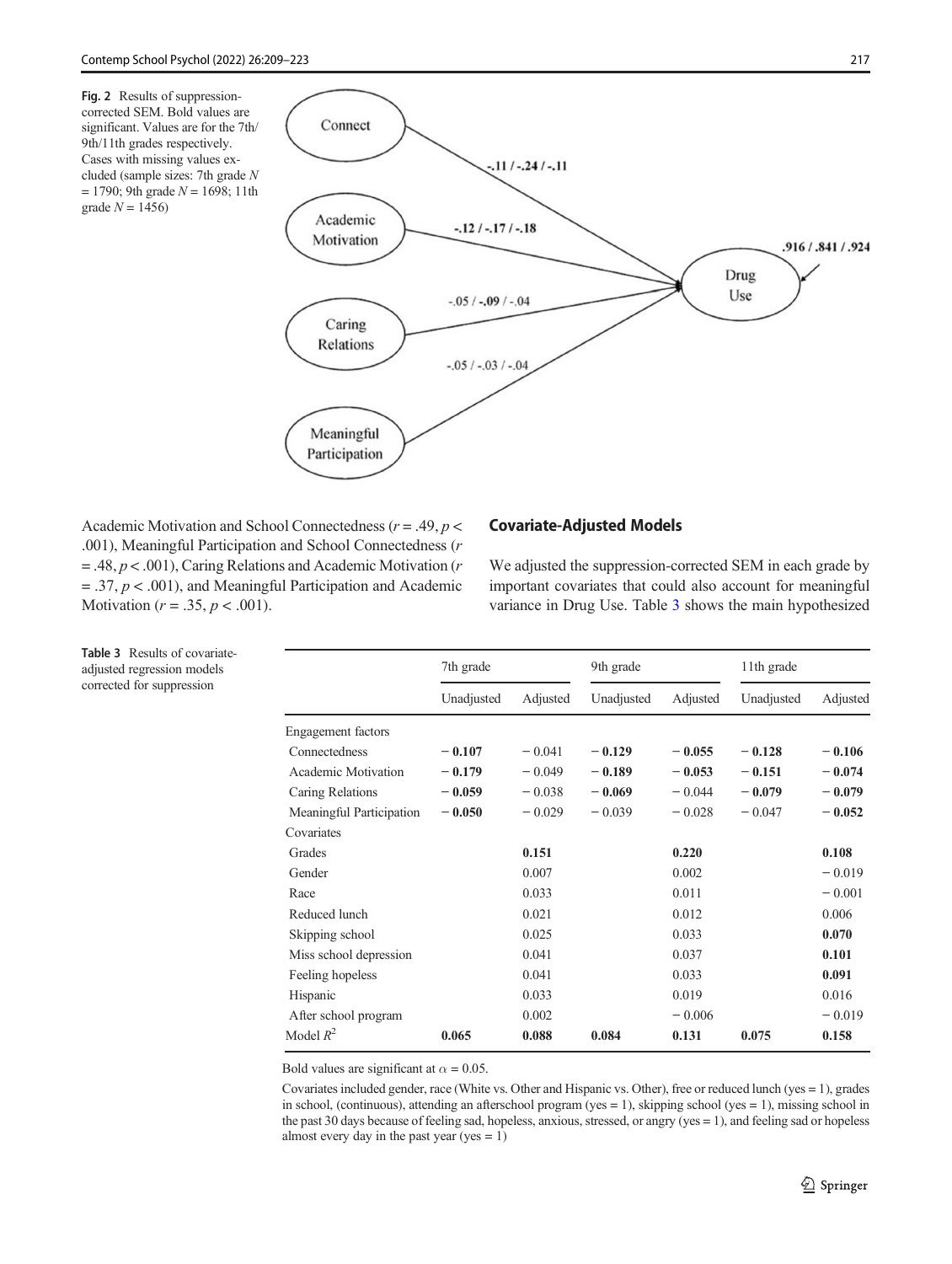parameter estimates in both the suppression-corrected model and the same model with the addition of the covariates. With few exceptions, there was a modest decrement in the magnitude of the regression coefficients between a model with and without covariates. In the 7th grade, all four regression weights in the unadjusted model were significant but when covariate-adjusted these same regression coefficients were no longer significant. In the 9th grade, three out of four of the regression weights in the unadjusted model (excepting meaningful participation) were significant but with the addition of the covariates, the effect associated with Caring Relations was no longer significant. In the 11th grade, three out of four exogenous constructs were significant and Meaningful Participation became marginally significant ( $p <$ .06). However, in the covariate-adjusted model, all four regression coefficients associated with the exogenous constructs were now significant.

By grade level, the largest magnitude of effect for the covariates was noted for self-reported grades (7th:  $\beta = .15$ ,  $p <$ .001; 9th:  $\beta = .22$ ,  $p < .001$ ; 11th:  $\beta = .11$ ,  $p < .001$ ). No other covariate was significant in the 7th and 9th grade models; however, three additional covariates were significant in the 11th grade model including skipping school or cutting class  $(\beta = .07, p < .01)$ , past 30 days missing school because felt sad or hopeless, anxious, stressed, or angry ( $\beta$  = .10,  $p$  < .001), and past 12 months feeling sad or hopeless every day for 2 weeks or more ( $\beta$  = .09,  $p$  < .001). The proportion of variance in each of the three models was larger with the addition of covariates (7th:  $R^2$  = .065 to .088, 9th:  $R^2$  = .084 to .131, 11th:  $R^2$  = .075 to .158) reinforcing these measures accounted for meaningful variance in the model.

# **Discussion**

This study provided evidence that four reliable facets of student engagement are significantly and independently related to drug use across a wide age range. Consistent with the literature, student engagement was conceptualized as multidimensional consisting of measures of academic motivation, school connectedness, teacher caring and support, and meaningful participation. Collectively, these tap participation, feelings of belonging and attachment, and investment in "mental labors" that others suggest comprise the principal components of student engagement (Fredricks et al. [2004](#page-12-0)). Unlike claims that the different facets of engagement are distinct (e.g., Li and Lerner [2013](#page-13-0)), we found moderate relations between the four latent constructs. In fact, the average correlation for each grade indicated no less than 21% overlap for the 11th grade with the largest overlap observed for the 7th grade at 29%.

The magnitude of the associations between student engagement and drug use in the suppression-corrected models was quite consistent with other studies that have examined similar outcomes. For instance, Hirschfield and Gasper [\(2011\)](#page-13-0) reported cross-sectional associations between emotional, behavioral, and cognitive engagement and delinquency ranging from − .13 to − .20, the largest association observed for behavioral engagement. In the unadjusted models using the current data, the largest magnitude of association was observed for academic motivation for all three age groups, followed by school connectedness, again for all three grades. Academic motivation captures interest in and positive valuation of schoolwork, diligence, and task persistence, where students apply effort to be "cognitively engaged." This is considered the impetus that propels students to learn by applying their skills repetitively and remaining focused on task. School connectedness, on the other hand, captures affective ties to the people at school, feeling attached to school, characterized by a sense of closeness with teachers, and perceiving safety in the school environment.

The engagement literature also suggests that students lacking academic motivation are going to struggle in school not only with grades, but also with valuation of school and belief in its inherent purpose. The work product for school at any grade level requires rote memory, consistent study habits that promote familiarity with the course materials, and concentration both in and outside of class. It is conceivable that the road to disenfranchisement for these students begins with a struggle to focus their learning efforts, building the necessary scholastic skills required to achieve by paying attention, being diligent about their schoolwork, and making sure they follow classroom and school rules. Lacking proficiency in these skills, and faced with nagging doubts about the value of school, these youth drift away from the school environment and interact with deviant peers that value norm-violating activities, including drug use.

The gradual process of disenfranchisement is a mainstay of the Social Development Model, emphasizing the importance of school bonding as a means of protecting youth against delinquency involvement (Catalano and Hawkins [1996;](#page-12-0) Catalano et al. [1996](#page-12-0); Hawkins and Weis [1986](#page-13-0)). As one of the several conventional institutions, schools exemplify prosocial behaviors through the activities of powerful socializing agents like classroom peers and adults. These role models provide opportunities to interact, acquire beneficial skills, and receive favorable reinforcement for law-abiding behaviors, encouraging youth to form social bonds that instill self-regulation (Catalano et al. [2004](#page-12-0)). When students fail to form strong supportive bonds with teachers and likewise fail to obtain support from their conventional peers, they are less concerned with injunctive norms for prosocial behavior and more willing to break rules, transgress conventional norms, be disruptive, and engage in deviant activities like drug use.

The importance of school connectedness, strongest for the 9th graders, but salient for the other two age groups, is also not surprising. Affective ties can reflect students' growing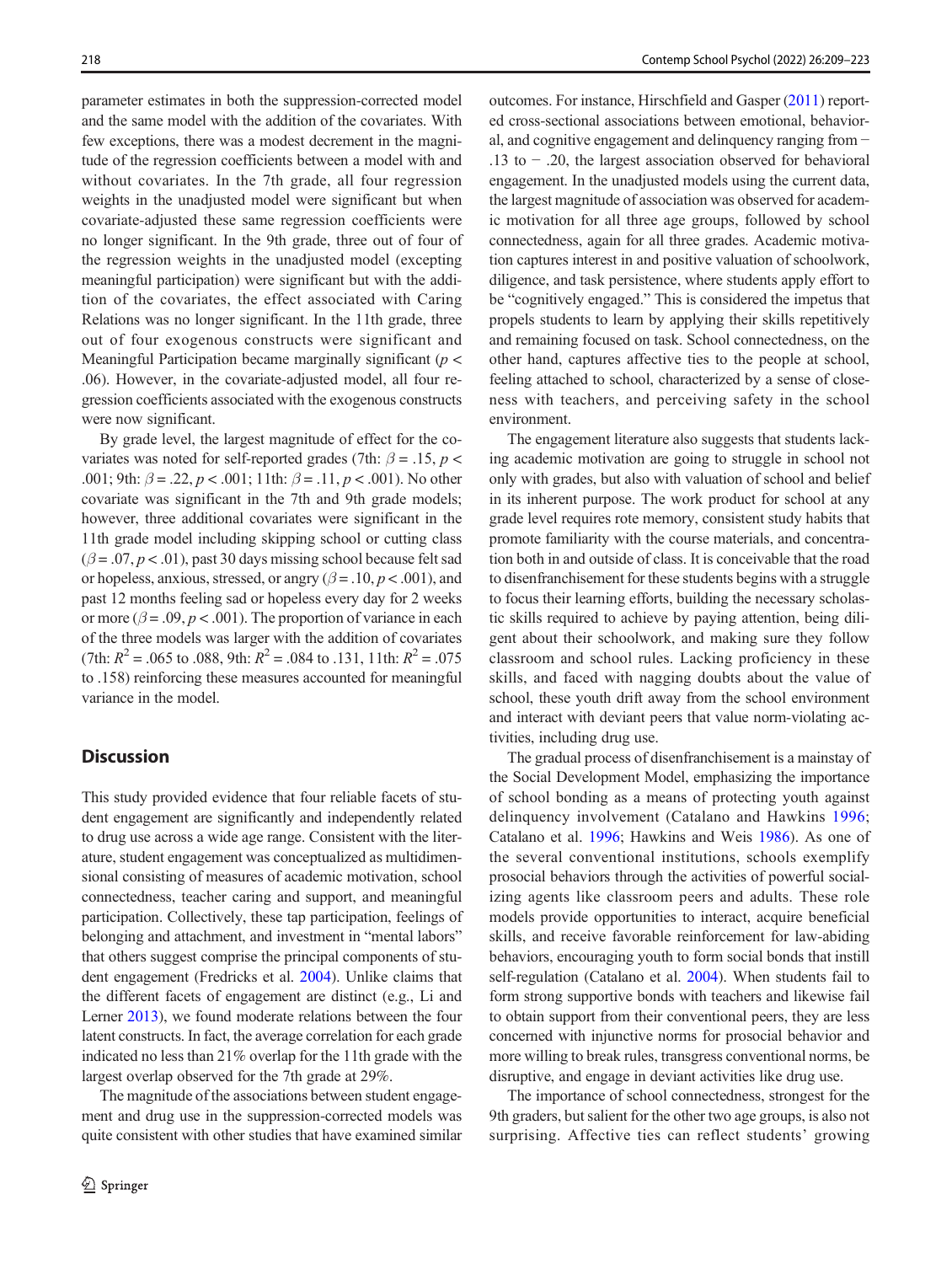familiarity with their school culture, the strong peer bonds they form at school, and the development of supportive relations with teachers that strengthen their continued interest in school. Indeed, the school environment becomes a central focus for students as it provides a platform for future success. Thus, feeling connected to school and forming caring relations take on additional meaning because school provides students with a culture that supports friendships, and allows teachers to nurture a students' individual growth both personally and academically (Patrick et al. [2007](#page-14-0)).

Models that adjusted for covariates produced some shrinkage in the regression coefficients for all four exogenous constructs and for all three grades. Apparently, grades received in class account for substantial variance in drug use even in the presence of student engagement measures. The increase in variance accounted for by the addition of the covariates went from 2% in the 7th grade to 5% and 8% in the 9th and 11th grades, respectively. This increase in criterion variance reinforces that the select covariates, many of which reflect psychological processes, gain efficiency as predictors of drug use with increasing age. For the older 11th grade youth, their future outlook, their feelings of "what lies down the road," and their ability to feel good about themselves matter in their decision to remain engaged in school or adopt a deviant lifestyle. Notably, even with these measures controlled in the 11th grade model, all four student engagement constructs contributed significantly to variation in drug use.

The results of the invariance tests were consistent with other findings supporting no major grade or gender differences in the configuration of the factor structure, factor loadings, or intercepts (e.g., Betts et al. [2010](#page-12-0); Wang et al. [2011](#page-14-0)). This is an important finding because the relative stability of the composition of student engagement means that attempts to intervene with students can focus on the same components of student engagement with different age groups.

# Limitations

The study has several limitations worth noting. For one thing, the data is cross-sectional and we cannot firmly establish causality, which requires temporal precedence among other things. Conceivably, the process of engagement may begin much earlier than identified in the current study (i.e., elementary school). Moreover, like many other school-related behaviors (i.e., dropout), (lack of) engagement is a "process" that takes time to unfold in a cumulative fashion, manifesting in different ways over time. Testing the relations in three age groups at the very least helps determine developmental consistency in the patterns of relation over time, but unfortunately cannot indicate stability of behavior, which requires repeated measures on the same individual. We were also not able to determine whether one form of engagement fuels another (i.e., school connectedness promotes academic motivation) and the process by which they are related to drug use (i.e., whether one facet of engagement promotes or inhibits drug use through another by testing mediating pathways, see for example Skinner et al. [2008](#page-14-0)). Again, multi-wave panel data with repeated and appropriately spaced measures is required to test intervening mechanisms. This also holds true for testing reciprocal relations, underscoring that drug use may have consequences on engagement just as much as engagement protects against drug use (Hirschfield and Gasper [2011\)](#page-13-0).

Distinguishing the different facets of student engagement provides an improvement over prior research, which has either identified a single measure of engagement or not used as varied a measurement as the current study. Notwithstanding, future studies may want to include an even more diverse set of measures that tap into different aspects of engagement (e.g., extracurricular activities, community engagement, and school bonding, to name a few) and also control for other factors that may spuriously influence drug use. Included as potential thirdvariable alternatives are family (i.e., parent-child relations including attachment) and peer relations (i.e., perceived peer support), personality (i.e., self-esteem, self-control, and autonomy seeking), and contextual measures (i.e., school climate and neighborhood factors) that have been shown to influence drug use (Scheier [2015\)](#page-14-0). Many of these factors are also "facilitators" of engagement, which may increase model precision with their inclusion. Furthermore, we did not use multilevel models to identify any school-level factors (i.e., size or location) that may influence engagement and likewise drug use (e.g., Mayberry et al. [2009](#page-13-0)). There is now growing evidence that school characteristics influence levels of drug use, which may occur through the school's climate, through teachers' pedagogical values and their philosophical approach to students (e.g., Debnam et al. [2013;](#page-12-0) LaRusso et al. [2008](#page-13-0)), or through the normative climate perpetuated at schools (e.g., Eitle and Eitle [2004](#page-12-0)). Racial composition may also affect school connectedness and this warrants further inquiry. Although we controlled for racial/ethnic group in the SEM, we did not explore model invariance by race/ethnicity. Measures of student engagement were based on a single informant, an approach that might be improved with multiple informants providing observational data (i.e., parent and teachers). The validity of this process has been brought into question because much of the effort that goes into engagement is covert and not subject to objective validation by outside parties (Eccles and Wang [2012\)](#page-12-0). In addition, we measured different facets of student engagement on a continuous scale, but we did not include factors that assess student "disengagement," which as Jimerson et al. [\(2003\)](#page-13-0) point out, is not just a polar opposite to engagement. In other words, fixing the troubles that contribute to "disengagement" may not foster engagement by itself.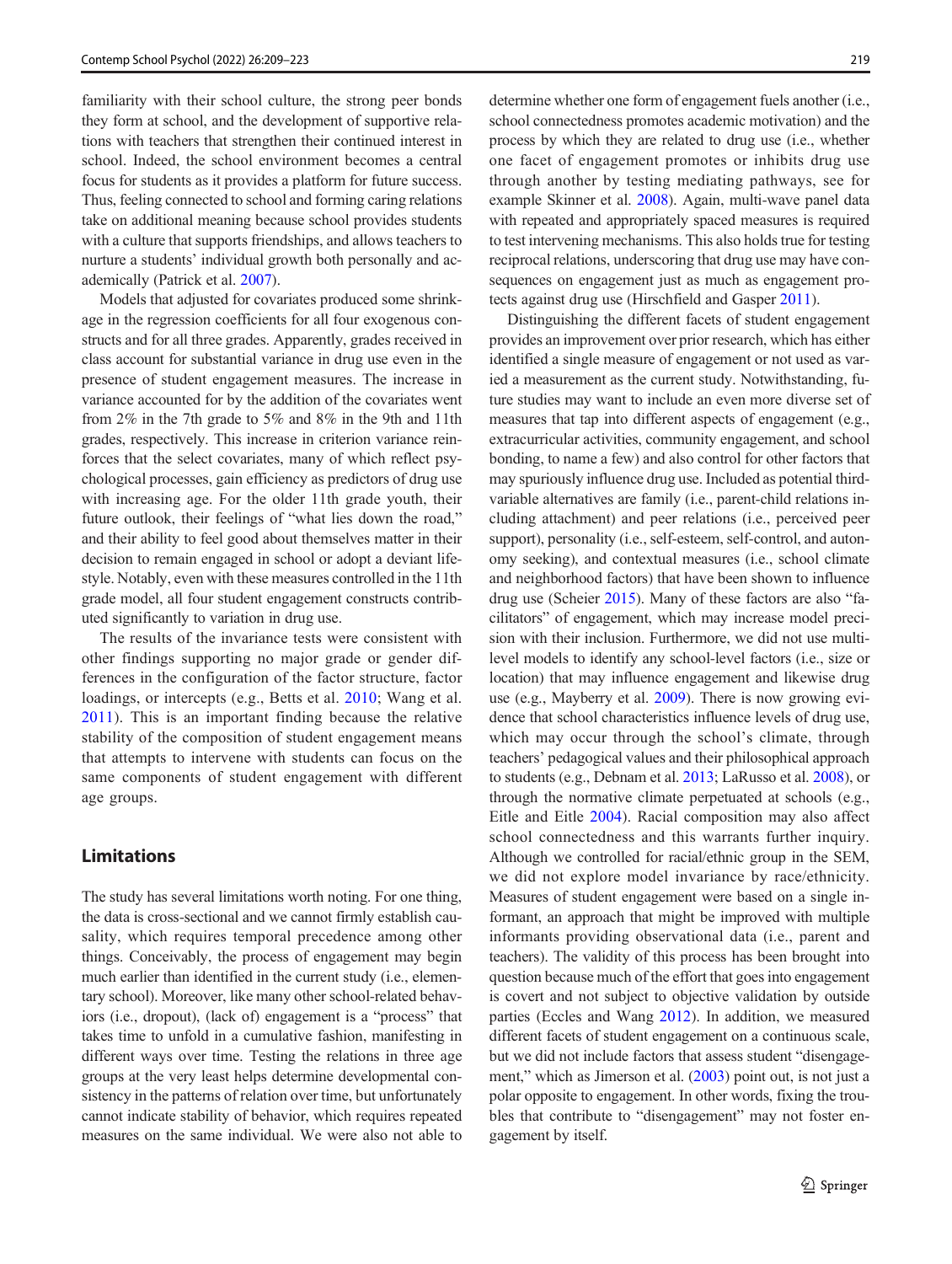#### <span id="page-11-0"></span>Implications for Interventions

Programs targeting improved student engagement have provided a modicum of success preventing school dropout (e.g., Wilson and Tanner-Smith [2013\)](#page-14-0) and truancy (e.g., Lehr et al. [2004\)](#page-13-0). For the most part, these interventions target the individual student in an effort to improve academic skills and instill greater motivation for academic achievement. Many programs utilize remedial skill training framed by cognitivebehavioral strategies to teach decision-making and problemsolving as the core active ingredients. These programs provide students with systematic means to combat negative selfbeliefs, ascribe success to effort and personal choice, and help build self-confidence through performance mastery and competence building activities. Teaching basic learning skills will go a long way to helping students find school rewarding on a personal level, feel more intrinsically motivated to participate in school, and boost their commitment to learning.

There is also evidence that using school-based mentoring programs can boost the performance of students struggling with academic proficiency (e.g., Lapan et al. [2014\)](#page-13-0). Mentoring programs rely on personal relations with a significant adult figure who can provide character guidance, support remedial training, and foster school connectedness that is the bedrock of academic proficiency. Underperforming students may be falling behind for the very reasons outlined in this study (e.g., lack of school connectedness coupled with poor academic motivation) as well as what Finn described as "status" factors including family issues (whether home life supports academic endeavors), poverty, social mobility, and limited English proficiency. Studies of schoolbased mentoring show they can reduce the risk of school failure by teaching study skill habits, meta-cognitive strategies, and coping skills, all of which help to increase school engagement. When professionally trained (e.g., school counselors), mentors can also provide outreach to families that feel stressed because of social marginalization (i.e., recent immigrants) or socioeconomic factors that can be disruptive to home life (English may not be the primary language used at home). Evidence obtained from quasi-experimental studies shows that mentored students report fewer absences and discipline referrals, better school climates, and more school connectedness. They also report greater attachment to adult figures, higher self-esteem, and better school performance (Chan et al. [2013](#page-12-0); Gordon et al. [2013;](#page-12-0) King et al. [2002\)](#page-13-0). The benefits of these programs extend to peer cross-age mentoring programs as well and have been shown to benefit the older mentor as well as the mentee (e.g., Karcher [2008](#page-13-0)). Although these findings are quite promising, more rigorous longitudinal designs are required to properly evaluate these programs and assess implementation, dosage, and other factors (e.g., quality of mentor-mentee matching) that may influence program outcomes (Randolph and Johnson [2008;](#page-14-0) Wood and Mayo-Wilson [2012](#page-14-0)).

A different "whole school approach" focuses on improving school climate and bolstering students' perceptions of their schools as a place to build positive emotions and safe haven (e.g., Rowe et al. [2007\)](#page-14-0). Here, the emphasis is on improving teacher-student relations as a means of improving student academic outcomes (e.g., Caldarella et al. [2011](#page-12-0); Murray and Malmgren [2005](#page-14-0); Sinclair et al. [2003\)](#page-14-0). Several rigorously designed evaluation studies indicate that school climate programs, particularly those that emphasize teachers giving more positive feedback and praise and conducting more frequent monitoring of student performance through routine progress checks result in increased student engagement, produce better academic outcomes, reduce misbehavior, and improve student-teacher relations (e.g., Gregory et al. [2014\)](#page-12-0). The resulting positive emotions that students accrue from being accepted, rewarded, and valued are crucial resources that foster well-being (Reschly et al. [2008\)](#page-14-0). Taken as a whole, student engagement is more than a relevant concept; it is the core active ingredient in keeping students attentive, focused, actively participating in classroom activities, enjoying school, and attached to the institution as a bedrock of learning activities and future success.

#### Compliance with Ethical Standards

Conflict of Interest The authors declare that they have no conflict of interest.

Informed Consent This study was exempt from requiring ethics approval as it involved secondary analysis of a public use data file that was deidentified. Permission to use the files was granted to the authors by the California Department of Education, Coordinated School Health and Safety Office in conjunction with the California Department of Health Care Services, through a Memorandum of Agreement involving WestEd (contract # CN170260), as part of the California Safe and Supportive Schools Project (School Climate Health & Learning Survey System – Cal-SCHLS). Since 1989, WestEd has been granted a waiver of consent under US Department of Health & Human Services' Office for the Protection from Research Risks (45 CFR 4.116[d] and 117[c]) specifically because: (1) the research involved no more than minimal risk to the subjects; (2) the waiver did not adversely affect the rights and welfare of the subjects; and (3) the research could not practically be carried out without the alteration. The protocol requesting this waiver was reviewed and approved by the California Health and Human Services Agency's Committee for the Protection of Human Subjects (CPHS) as a requirement of the funding provided originally by the Department of Alcohol and Drug Programs (ADP) and now undertaken by the Department of Health Care Services (DHCS).

# References

- Appleton, J. J., Christenson, S. L., & Furlong, M. J. (2008). Student engagement with school: critical conceptual and methodological issues of the construct. Psychology in the Schools, 45, 369–386. <https://doi.org/10.1002/pits.20303>.
- Beckstead, J. W. (2012). Isolating and examining sources of suppression and multicollinearity in multiple linear regression. Multivariate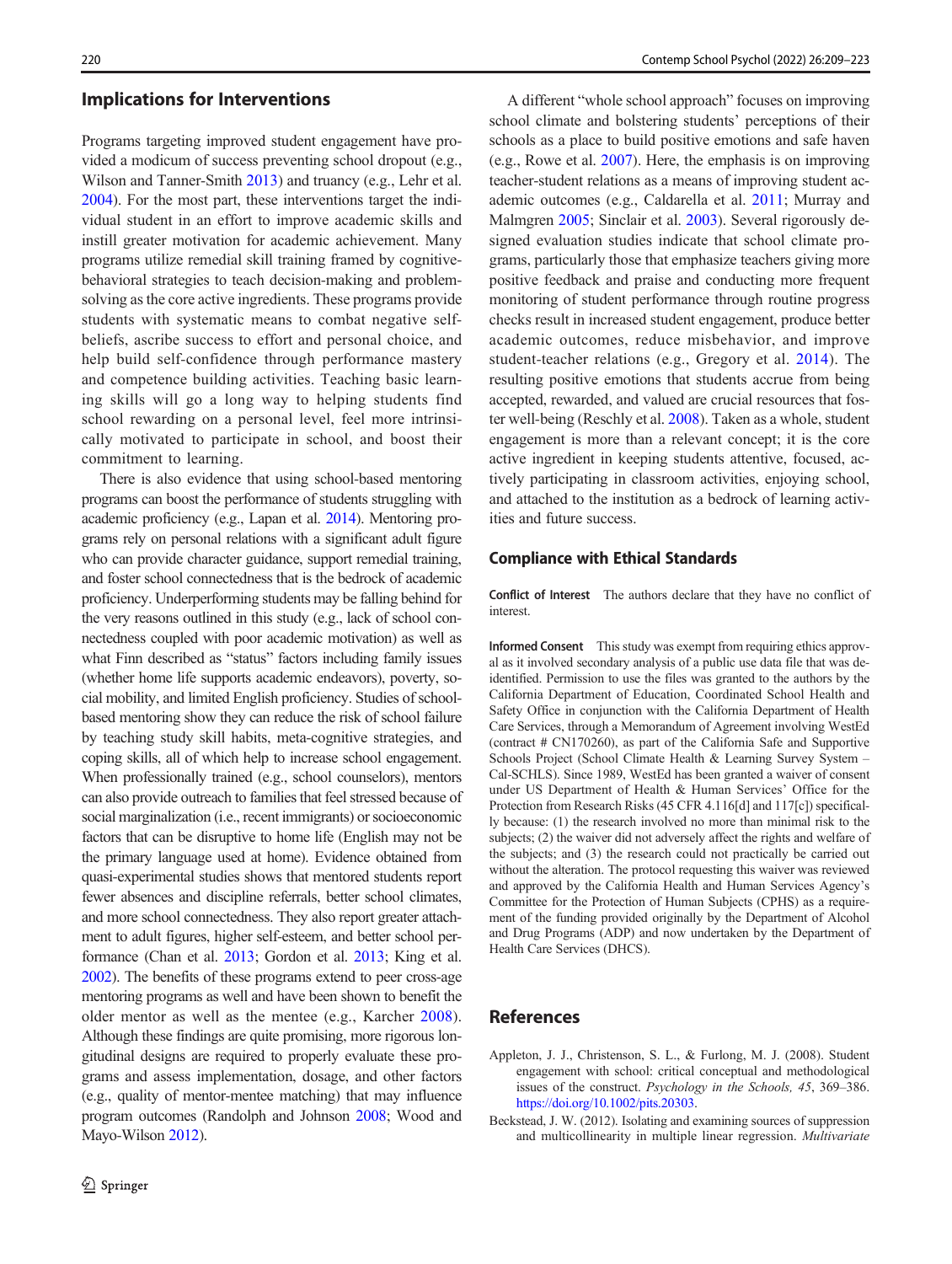<span id="page-12-0"></span>Behavioral Research, 47, 224–246. [https://doi.org/10.1080/](https://doi.org/10.1080/00273171.2012.658331) [00273171.2012.658331](https://doi.org/10.1080/00273171.2012.658331).

- Betts, J. E. (2012). Issues and methods in the measurement of student engagement: advancing the construct through statistical modeling. In S. L. Christenson, A. L. Reschly, & C. Wylie (Eds.), Handbook of research on student engagement (pp. 783–803). New York: Springer Science+Business Media.
- Betts, J. E., Appleton, J. J., Reschly, A. L., Christenson, S. L., & Huebner, E. S. (2010). A study of the factorial invariance of the Student Engagement Instrument (SEI): results from middle and high school students. School Psychology Quarterly, 25, 84–93. [https://doi.org/](https://doi.org/10.1037/a0020259) [10.1037/a0020259.](https://doi.org/10.1037/a0020259)
- Bond, L., Butler, H., Thomas, L., Carlin, J., Glover, S., Bowes, G., et al. (2007). Social and school connectedness in early secondary school as predictors of late teenage substance use, mental health, and academic outcomes. Journal of Adolescent Health, 40, 357.e9– 357.e18. [https://doi.org/10.1016/j.jadohealth.2006.10.013.](https://doi.org/10.1016/j.jadohealth.2006.10.013)
- Caldarella, P., Shatzer, R. H., Gray, K. M., Young, K. R., & Young, E. L. (2011). The effects of school-wide positive behavior support on middle school climate and student outcomes. Research in Middle Level Education, 35, 1–14. [https://doi.org/10.1080/19404476.2011.](https://doi.org/10.1080/19404476.2011.11462087) [11462087](https://doi.org/10.1080/19404476.2011.11462087).
- Catalano, R. F., Kosterman, R., Hawkins, J. D., Newcomb, M. D., & Abbott, R. D. (1996). Modeling the etiology of adolescent substance use: a test of the social development model. Journal of Drug Issues, 26, 429–455. <https://doi.org/10.1177/002204269602600207>.
- Catalano, R. F., Haggerty, K. P., Oesterle, S., Fleming, C. B., & Hawkins, J. D. (2004). The importance of bonding to school for healthy development: findings from the Social Development Research Group. Journal of School Health, 74, 252-261. [https://doi.org/10.1111/j.](https://doi.org/10.1111/j.1746-1561.2004.tb08281.x) [1746-1561.2004.tb08281.x](https://doi.org/10.1111/j.1746-1561.2004.tb08281.x).
- Catalano, R. F., & Hawkins, J. D. (1996). The social development model: A theory of antisocial behavior. In J. D. Hawkins (Ed.), Delinquency and crime: Current theories (pp. 149–197). New York, NY: Cambridge University Press.
- Chan, C. S., Rhodes, J. E., Howard, W. J., Lowe, S. R., Schwartz, S. E. O., & Herrera, C. (2013). Pathways of influence in school-based mentoring: the mediating role of parents and teacher relationships. Journal of School Psychology, 51, 129–142. [https://doi.org/10.](https://doi.org/10.1016/j.jsp.2012.10.001) [1016/j.jsp.2012.10.001.](https://doi.org/10.1016/j.jsp.2012.10.001)
- Chase, P. A., Hillard, L. J., Geldhof, G. J., Warren, D. J. A., & Lerner, R. M. (2014). Academic achievement in the high school years: the changing role of engagement. Journal of Youth and Adolescence, 43, 884–896. [https://doi.org/10.1007/s10964-013-0085-4.](https://doi.org/10.1007/s10964-013-0085-4)
- Cheung, G. W., & Rensvold, R. B. (2002). Evaluating goodness-of-fit indexes for testing measurement invariance. Structural Equation Modeling, 9, 233–255. [https://doi.org/10.1207/S15328007SEM0902\\_5.](https://doi.org/10.1207/S15328007SEM0902_5)
- Conger, A. J. (1974). A revised definition for suppressor variables: a guide to their identification and interpretation. Educational and Psychological Measurement, 34, 35–46. [https://doi.org/10.1177/](https://doi.org/10.1177/001316447403400105) [001316447403400105](https://doi.org/10.1177/001316447403400105).
- Connell, J. P., & Wellborn, J. G. (1991). Competence, autonomy, and relatedness: a motivational analysis of self-system processes. In M. R. Gunnar & L. A. Sroufe (Eds.), Self-processes and development (Vol. 23, pp. 43–77). Hillsdale: Lawrence Erlbaum.
- Corno, L., & Mandinach, E. (1983). The role of cognitive engagement in classroom learning and motivation. Educational Psychologist, 18, 88–108. <https://doi.org/10.1080/00461528309529266>.
- Corso, M. J., Bundick, M. J., Quaglia, R. J., & Haywood, D. E. (2013). Where student, teacher, and content meet: student engagement in the secondary classroom. American Secondary Education, 41, 50-61 [https://www.jstor.org/stable/43694167.](https://www.jstor.org/stable/43694167) Accessed 4 Sept 2020
- Davis, K. S., & Dupper, D. R. (2004). Student-teacher relationships: an overlooked factor in school dropout. Journal of Human Behavior in the Social Environment, 9, 179–193. [https://doi.org/10.1300/](https://doi.org/10.1300/J137v09n01_12) [J137v09n01\\_12.](https://doi.org/10.1300/J137v09n01_12)
- Debnam, K. J., Johnson, S. L., Waasdorp, T. E., & Bradshaw, C. P. (2013). Equity, connection, and engagement in the school context to promote positive youth development. Journal of Research on Adolescence, 24, 447–459. <https://doi.org/10.1111/jora.12083>.
- Dimitrov, D. M. (2010). Testing for factorial invariance in the context of construct validation. Measurement and Evaluation in Counseling and Development, 43, 121–149. [https://doi.org/10.1177/](https://doi.org/10.1177/0748175610373459) [0748175610373459](https://doi.org/10.1177/0748175610373459).
- Eccles, J., & Wang, M.-T. (2012). Part I Commentary: so what is student engagement anyway? In S. L. Christenson, A. L. Reschly, & C. Wylie (Eds.), Handbook of research on student engagement (pp. 133–145). New York: Springer Science+Business Media.
- Eitle, D. J., & Eitle, T. M. (2004). School and county characteristics as predictors of school rates of drug, alcohol, and tobacco offenses. Journal of Health and Social Behavior, 45, 408–421. [https://doi.](https://doi.org/10.1177/002214650404500404) [org/10.1177/002214650404500404.](https://doi.org/10.1177/002214650404500404)
- Finn, J. D. (1989). Withdrawing from school. Review of Educational Research, 59 , 117 – 142. [https://doi.org/10.3102/](https://doi.org/10.3102/00346543059002117) [00346543059002117](https://doi.org/10.3102/00346543059002117).
- Finn, J. D. (1993). School engagement and students at risk. Washington, CD: National Center for Educational Statistics.
- Finn, J. D., & Zimmer, K. S. (2012). Student engagement: what is it? Why does it matter? In S. L. Christenson, A. L. Reschly, & C. Wylie (Eds.), Handbook of research on student engagement (pp. 97– 131v). New York: Springer Science+Business Media.
- Fredricks, J. A., Blumenfeld, P. C., & Paris, A. H. (2004). School engagement: potential of the concept, state of the evidence. Review of Educational Research, 74, 59–109. [https://doi.org/10.3102/](https://doi.org/10.3102/00346543074001059) [00346543074001059](https://doi.org/10.3102/00346543074001059).
- Furlong, M. J., O'Brennan, L. M., & You, S. (2011). Psychometric properties of the Add health School Connectedness Scale for 18 sociocultural groups. Psychology in the Schools, 48, 986-997. [https://doi.](https://doi.org/10.1002/pits.20609) [org/10.1002/pits.20609.](https://doi.org/10.1002/pits.20609)
- Furrer, C., & Skinner, E. (2003). Sense of relatedness as a factor in children's academic engagement and performance. Journal of Educational Psychology, 95, 148–162. [https://doi.org/10.1037/](https://doi.org/10.1037/0022-0663.95.1.148) [0022-0663.95.1.148.](https://doi.org/10.1037/0022-0663.95.1.148)
- Gillen-O'Neel, C., & Fuligni, A. (2013). A longitudinal study of school belonging and academic motivation across high school. Child Development, 84, 678–692. [https://doi.org/10.1111/j.1467-8624.](https://doi.org/10.1111/j.1467-8624.2012.01862.x) [2012.01862.x](https://doi.org/10.1111/j.1467-8624.2012.01862.x).
- Gordon, J., Downey, J., & Bangert, A. (2013). Effects of a school-based mentoring program on school behavior and measures of adolescent connectedness. School Community Journal, 23, 227–249.
- Greene, B. A., Miller, R. B., Crowson, H. M., Duke, B. L., & Akey, K. L. (2004). Predicting high school students' cognitive engagement and achievement: contributions of classroom perceptions and motivation. Contemporary Educational Psychology, 29, 462–482. [https://](https://doi.org/10.1016/j.cedpsych.2004.01.006) [doi.org/10.1016/j.cedpsych.2004.01.006.](https://doi.org/10.1016/j.cedpsych.2004.01.006)
- Gregory, A., Allen, J. P., Mikami, A. Y., Hafen, C. A., & Pianta, R. C. (2014). Effects of a professional development program on behavioral engagement of students in middle and high school. Psychology in the Schools, 51, 143–163. <https://doi.org/10.1002/pits.21741>.
- Griffiths, A.-J., Lilles, E., Furlong, M. J., & Sidhwa, J. (2012). The relations of adolescent student engagement with troubling and high-risk behaviors. In S. L. Christenson, A. L. Reschly, & C. Wylie (Eds.), Handbook of research on student engagement (pp. 563–584). New York: Springer Science+Business Media.
- Hanson, T., & Kim, J.-O. (2007). Measuring the psychometric properties of the California Healthy Kids Resilience and Youth Development Module. Regional Educational Laboratory West, Report REL 2007- No. 034. San Francisco: WestEd Retrieved from [https://ies.ed.gov/](https://ies.ed.gov/ncee/edlabs/regions/west/pdf/REL_2007034.pdf) [ncee/edlabs/regions/west/pdf/REL\\_2007034.pdf.](https://ies.ed.gov/ncee/edlabs/regions/west/pdf/REL_2007034.pdf) Accessed 4 Sept 2020
- Hanson, T. L., & Voight, A. (2014). The appropriateness of a California student and staff survey for measuring middle school climate (REL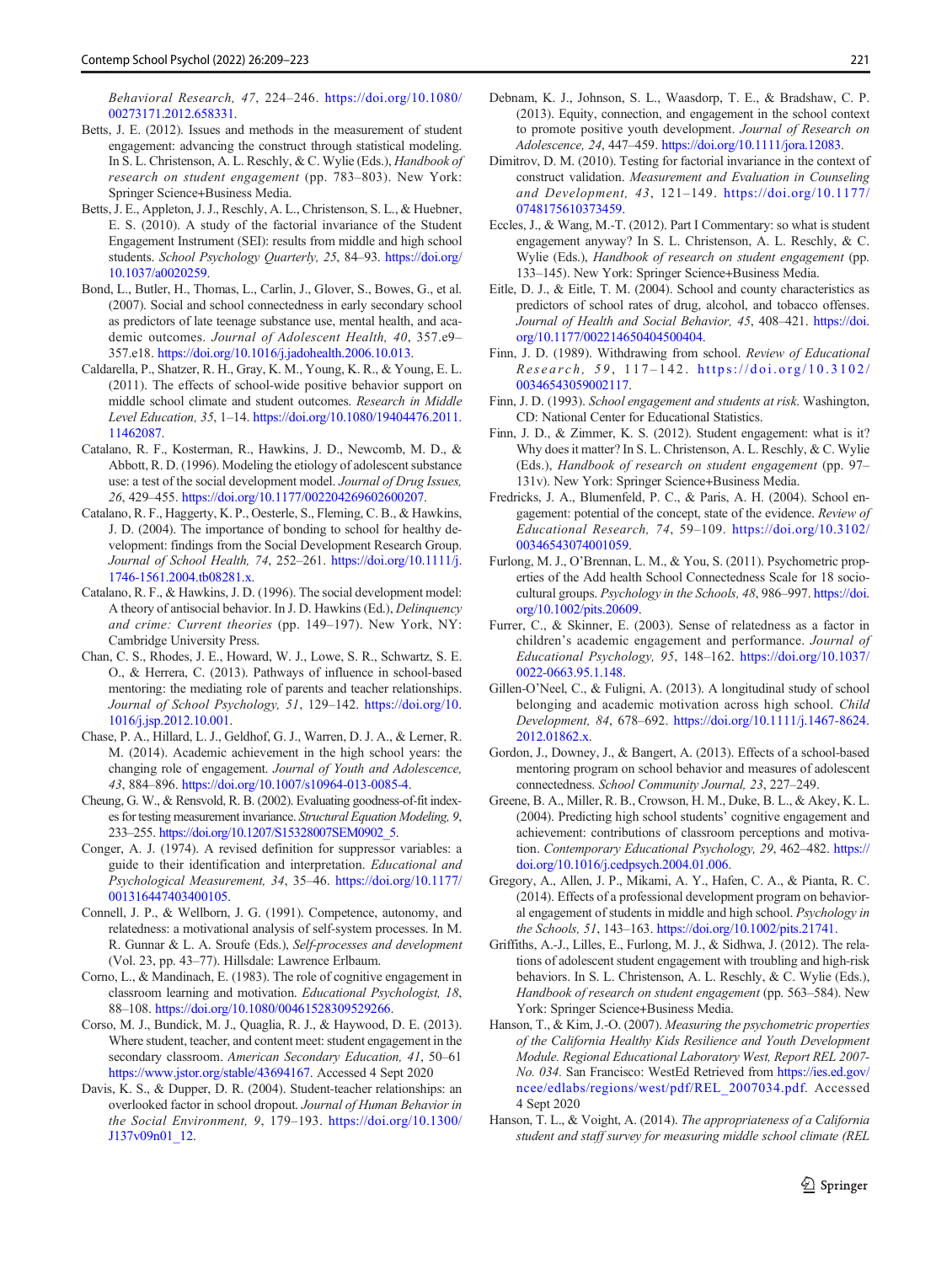<span id="page-13-0"></span>2014–039). Washington, DC: U.S. Department of Education, Institute of Education Sciences, National Center for Education Evaluation and Regional Assistance, Regional Educational Laboratory West Retrieved from [http://ies.ed.gov/ncee/edlabs.](http://ies.ed.gov/ncee/edlabs) Accessed 4 Sept 2020

- Hawkins, J. D., & Weis, J. G. (1986). The social development model: an integrated approach to delinquency prevention. Journal of Primary Prevention, 6, 73–97. [https://doi.org/10.1007/BF01325432.](https://doi.org/10.1007/BF01325432)
- Henry, K. L., Knight, K. E., & Thornberry, T. P. (2012). School disengagement as a predictor of dropout, delinquency, and problem substance use during adolescence and early adulthood. Journal of Youth and Adolescence, 41, 156–166. [https://doi.org/10.1007/s10964-](https://doi.org/10.1007/s10964-011-9665-3) [011-9665-3](https://doi.org/10.1007/s10964-011-9665-3).
- Hirschfield, P. J., & Gasper, J. (2011). The relationship between school engagement and delinquency in late childhood and early adolescence. Journal of Youth and Adolescence, 40, 3–22. [https://doi.](https://doi.org/10.1007/s10964-010-9579-5) [org/10.1007/s10964-010-9579-5.](https://doi.org/10.1007/s10964-010-9579-5)
- Hirschi, T. (1969). Causes of delinquency. Berkeley: University of California Press.
- Hospel, V., Galand, B., & Janosz, M. (2016). Multidimensionality of behavioural engagement: empirical support and implications. International Journal of Educational Research, 77, 37–49. [https://](https://doi.org/10.1016/j.ijer.2016.02.007) [doi.org/10.1016/j.ijer.2016.02.007.](https://doi.org/10.1016/j.ijer.2016.02.007)
- Hu, L.-T., & Bentler, P. M. (1998). Fit indices in covariance structure modeling: sensitivity to underparameterized model misspecification. Psychological Methods, 3, 424–453. [https://doi.](https://doi.org/10.1037/1082-989X.3.4.424) [org/10.1037/1082-989X.3.4.424](https://doi.org/10.1037/1082-989X.3.4.424).
- Hu, L.-T., & Bentler, P. M. (1999). Cutoff criteria for fit indexes in covariance structure analysis: conventional criteria versus new alternatives. Structural Equation Modeling, 6, 1–55. [https://doi.org/10.](https://doi.org/10.1080/10705519909540118) [1080/10705519909540118.](https://doi.org/10.1080/10705519909540118)
- Janosz, M., Archambault, I., Moritzot, J., & Pagani, L. S. (2008). School engagement trajectories and their differential predictive relations to dropout. Journal of Social Issues, 64, 21-40. [https://doi.org/10.](https://doi.org/10.1111/j.1540-4560.2008.00546.x) [1111/j.1540-4560.2008.00546.x](https://doi.org/10.1111/j.1540-4560.2008.00546.x).
- Jennings, G. (2003). An exploration of meaningful participation and caring relationships as contexts for school engagement. The California School Psychologist, 8, 43–52. [https://doi.org/10.1007/](https://doi.org/10.1007/BF03340895) [BF03340895](https://doi.org/10.1007/BF03340895).
- Jimerson, S. R., Campos, E., & Greif, J. L. (2003). Toward an understanding of definitions and measures of school engagement and related terms. The California School Psychologist, 8, 7–27. [https://](https://doi.org/10.1007/BF03340893) [doi.org/10.1007/BF03340893.](https://doi.org/10.1007/BF03340893)
- Jöreskog, K. G., & Sörbom, D. (1996-2001). LISREL 8: User's reference guide. Chicago: Scientific Software, Inc..
- Kahu, E. R. (2013). Framing student engagement in higher education. Studies in Higher Education, 38, 758–773. [https://doi.org/10.1080/](https://doi.org/10.1080/03075079.2011.598505) [03075079.2011.598505](https://doi.org/10.1080/03075079.2011.598505).
- Karcher, M. J. (2008). The cross-age mentoring program: a developmental intervention for promoting students' connectedness across grade levels. Professional School Counseling, 12, 137–143. [https://doi.](https://doi.org/10.1177/2156759X0801200208) [org/10.1177/2156759X0801200208](https://doi.org/10.1177/2156759X0801200208).
- King, K. A., Vidourek, R. A., Davis, B., & McClellan, W. (2002). Increasing self-esteem and school connectedness through a multidimensional mentoring program. Journal of School Health, 72, 294– 299. <https://doi.org/10.1111/j.1746-1561.2002.tb01336.x>.
- Klem, A. M., & Connell, J. P. (2004). Relationships matter: linking teacher support to student engagement and achievement. Journal of School Health, 74, 262–273. [https://doi.org/10.1111/j.1746-](https://doi.org/10.1111/j.1746-1561.2004.tb08283.x) [1561.2004.tb08283.x](https://doi.org/10.1111/j.1746-1561.2004.tb08283.x).
- Lapan, R. T., Wells, R., Petersen, J., & McCann, L. A. (2014). Stand tall to protect students: School counselors strengthening school connectedness. Journal of Counseling & Development, 92, 304–315. <https://doi.org/10.1002/j.1556-6676.2014.00158x>.
- LaRusso, M. D., Romer, D., & Selman, R. L. (2008). Teachers as builders of respectful school climates: implications for adolescent drug use

norms and depressive symptoms in high school. Journal of Youth and Adolescence, 37, 386–398. [https://doi.org/10.1007/s10964-](https://doi.org/10.1007/s10964-007-9212-4) [007-9212-4](https://doi.org/10.1007/s10964-007-9212-4).

- Lee, J.-S. (2014). The relationship between student engagement and academic performance: is it a myth or reality? The Journal of Educational Research, 107, 177–185. [https://doi.org/10.1080/](https://doi.org/10.1080/00220671.2013.807491) [00220671.2013.807491.](https://doi.org/10.1080/00220671.2013.807491)
- Lehr, C. A., Sinclair, M. F., & Christenson, S. L. (2004). Addressing student engagement and truancy prevention during the elementary school years: a replication study of the Check & Connect model. Journal of Education for Students Placed at Risk, 9, 279–301. [https://doi.org/10.1207/s15327671espr0903\\_4.](https://doi.org/10.1207/s15327671espr0903_4)
- Li, Y., & Lerner, R. M. (2011). Trajectories of school engagement during adolescence: implications for grades, depression, delinquency, and substance use. Developmental Psychology, 47, 233-247. [https://doi.](https://doi.org/10.1037/a0021307) [org/10.1037/a0021307.](https://doi.org/10.1037/a0021307)
- Li, Y., & Lerner, R. M. (2013). Interrelations of behavioral, emotional, and cognitive school engagement in high school students. Journal of Youth and Adolescence, 42, 20–32. [https://doi.org/10.1007/s10964-](https://doi.org/10.1007/s10964-012-9857-5) [012-9857-5](https://doi.org/10.1007/s10964-012-9857-5).
- Lietaert, S., Roorda, D., Laevers, F., Verschueren, K., & De Fraine, B. (2015). The gender gap in student engagement: the role of teachers' autonomy support, structure, and involvement. British Journal of Educational Psychology, 85, 498–518. [https://doi.org/10.1111/](https://doi.org/10.1111/bjep.12095) [bjep.12095.](https://doi.org/10.1111/bjep.12095)
- Mahecha, J., & Hanson, T. L. (2020). Measurement structure of the California School Climate, Health, and Learning Surveys: Student, Staff, and Parent Surveys. San Francisco: WestEd Retrieved from [https://calschls.org/docs/measurementstructurecalschls\\_final.pdf](https://calschls.org/docs/measurementstructurecalschls_final.pdf). Accessed 4 Sept 2020
- Marks, H. M. (2000). Student engagement in instructional activity: patterns in elementary, middle, and high school years. American Educational Research Journal, 37, 153–184. [https://doi.org/10.](https://doi.org/10.3102/00028312037001153) [3102/00028312037001153](https://doi.org/10.3102/00028312037001153).
- Marsh, H. W., Liem, G. A. D., Martin, A. J., Morin, A. J. S., & Nagengast, B. (2011). Methodological-measurement fruitfulness of exploratory structural equation modeling (ESEM): new approaches to key substantive issues in motivation and engagement. Journal of Psychoeducational Assessment, 29, 322–346. [https://doi.org/10.](https://doi.org/10.1177/0734282911406657) [1177/0734282911406657.](https://doi.org/10.1177/0734282911406657)
- Martin, A. J. (2007). Examining a multidimensional model of student motivation and engagement using a construct validation approach. British Journal of Educational Psychology, 77, 413-440. [https://](https://doi.org/10.1348/000709906X118036) [doi.org/10.1348/000709906X118036.](https://doi.org/10.1348/000709906X118036)
- Mayberry, M. L., Espelage, D. L., & Koenig, B. (2009). Multilevel modeling of direct effects and interactions of peers, parents, school, and community influences on adolescent substance use. Journal of Youth and Adolescence, 38, 1038–1049. [https://doi.org/10.1007/](https://doi.org/10.1007/s10964-009-9425-9) [s10964-009-9425-9.](https://doi.org/10.1007/s10964-009-9425-9)
- McInerney, D. M., & Sinclair, K. E. (1991). Cross-cultural model testing inventory of school motivation. Education and Psychological Measurement, 51, 123–133. [https://doi.org/10.1177/](https://doi.org/10.1177/0013164491511011) [0013164491511011](https://doi.org/10.1177/0013164491511011).
- McInerney, D. M., Yeung, S. Y., & McInerney, V. (2001). Cross-cultural validation of the Inventory of School Motivation (ISM). Journal of Applied Measurement, 2, 134–152.
- McNeely, C. A. (2005). Connection to school. In K. A. Moore & L. H. Lippman (Eds.), What do children need to flourish? Conceptualizing and measuring indicators of positive development (pp. 289–303). New York: Springer.
- McNeely, C. A., & Falci, C. (2004). School connectedness and the transition into and out of health-risk behavior among adolescents: a comparison of social belonging and teacher support. The Journal of School Health, 74, 284–292. [https://doi.org/10.1111/j.1746-](https://doi.org/10.1111/j.1746-1561.2004.tb08285.x) [1561.2004.tb08285.x](https://doi.org/10.1111/j.1746-1561.2004.tb08285.x).